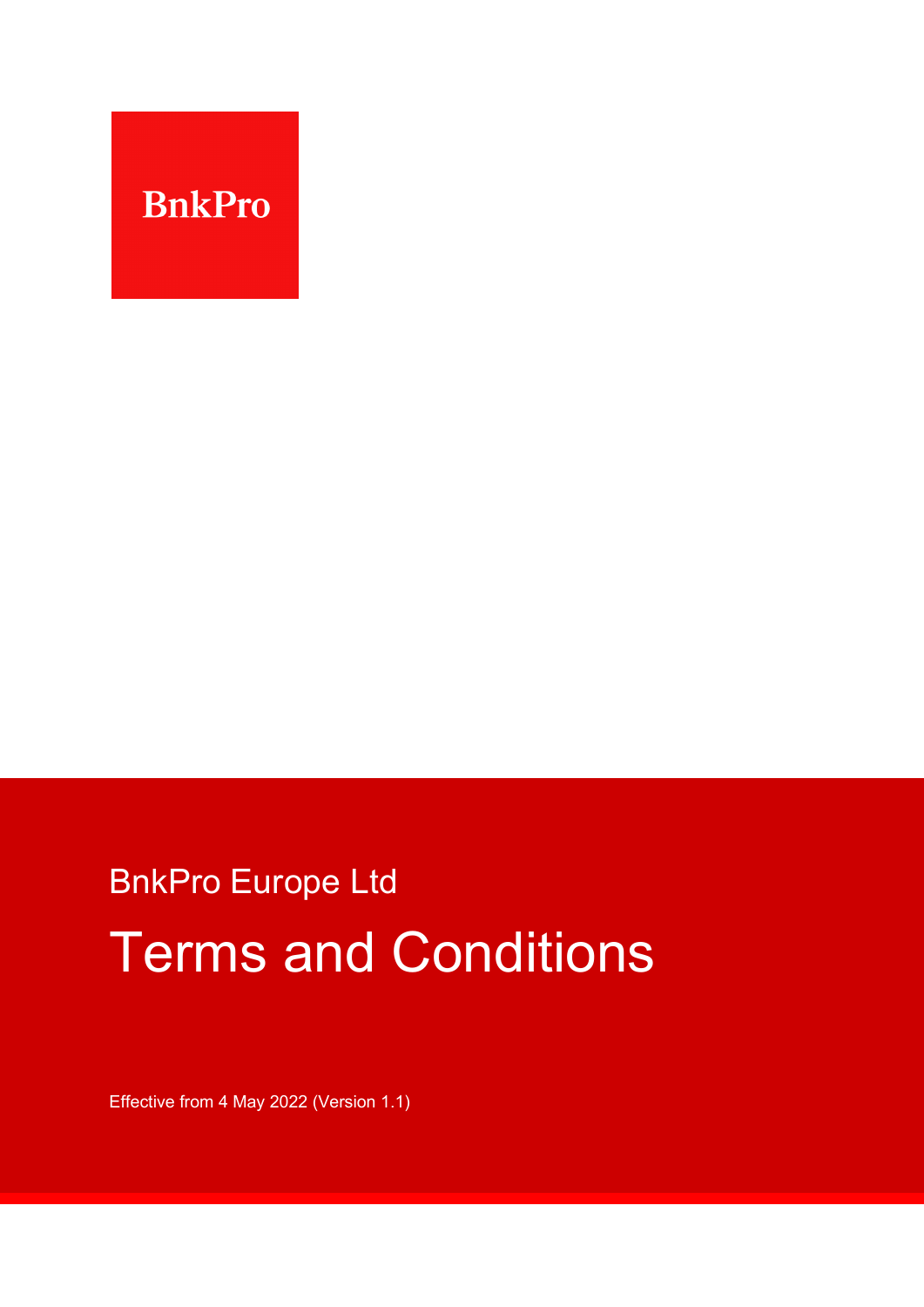## **Contents**

| 1.  |                                                                              |  |
|-----|------------------------------------------------------------------------------|--|
| 2.  |                                                                              |  |
| 3.  |                                                                              |  |
| 4.  |                                                                              |  |
| 5.  |                                                                              |  |
| 6.  |                                                                              |  |
| 7.  |                                                                              |  |
| 8.  |                                                                              |  |
| 9.  |                                                                              |  |
| 10. |                                                                              |  |
| 11. |                                                                              |  |
| 12. |                                                                              |  |
| 13. | Who is responsible if one of us does something wrong (known as liability) 22 |  |
| 14. |                                                                              |  |
| 15. |                                                                              |  |
| 16. |                                                                              |  |
| 17. |                                                                              |  |
| 18. |                                                                              |  |
| 19. |                                                                              |  |
| 20. |                                                                              |  |
| 21. |                                                                              |  |
| 22. |                                                                              |  |
| 23. |                                                                              |  |
| 24. |                                                                              |  |
| 25. |                                                                              |  |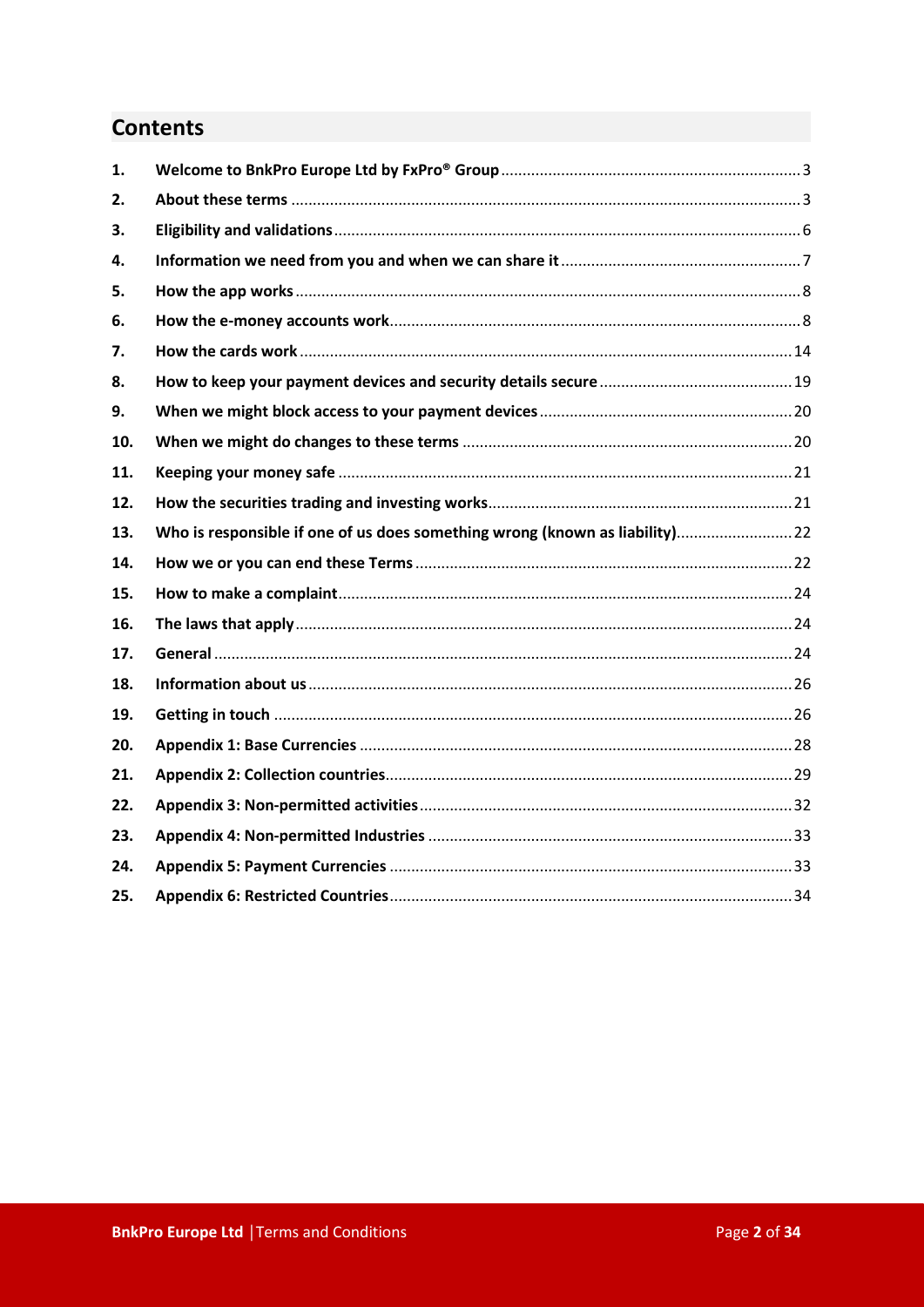PLEASE READ THE TERMS AND CONDITIONS (THESE **TERMS**) CAREFULLY ALONGSIDE OUR POLICIES THAT ARE AVAILABLE ON OUR [WE](https://bnkpro.com/)BSITE. IT IS IMPORTANT TO KEEP THESE TERMS TO HAND IN CASE YOU NEED TO REFER TO THEM.

#### <span id="page-2-0"></span>**1. Welcome to BnkPro Europe Ltd by FxPro® Group**

- 1.1 Thank you for opening an electronic money (e-money) account and card with BnkPro Europe Ltd offered by FxPro® Group. These Terms form the agreement between you and us. Affiliate entities within the FxPro® Group may offer you other services, which will be subject to separate terms and conditions between you and the specific company.
- [1](#page-2-2).2 The BnkPro offering is comprised of the BnkPro e-money account(s), card(s)<sup>1</sup> and securities trading and investing<sup>[2](#page-2-3)</sup>, which can be managed through the BnkPro mobile app.
- 1.3 If you subscribe to a certain plan, your subscription will be subject to additional terms, which can be found on our [web](https://bnkpro.com/)site.
- 1.4 To open, use and maintain the BnkPro mobile app, e-money account(s), card(s), securities trading and investing you need to meet certain eligibility criteria and pass our validations for the products and services that you request from us. Please refer to the **[Eligibility and](#page-5-0)  [validations](#page-5-0)** section for details.
- 1.5 The BnkPro e-money account(s), card(s), and mobile app are provided on an 'as-is' basis. We cannot guarantee that the BnkPro e-money account(s), card(s), or mobile app will be offered to you without interruption, error free, or will meet your individual requirements, or compatible with your hardware or software. We will, occasionally, be required to perform maintenance, planned or otherwise, which will affect or disrupt some or all the services. We will do our best to notify you before any maintenance and/ or disruption to the services occurs. Where this is not possible, we will notify you as soon as possible afterwards.

### <span id="page-2-1"></span>**2. About these terms**

- 2.1 These Terms come into effect when you electronically accept them through the App.
- 2.2 We recommend that you read these carefully to understand all the terms that apply to you. There may be terms in this document that apply to specific products or services that you do not use. Those terms will not be part of the agreement we have with you. We will always be

<span id="page-2-2"></span><sup>1</sup> Available to European Union residents **only**.

<span id="page-2-3"></span><sup>&</sup>lt;sup>2</sup> The trading and investment services in securities are provided to you by FxPro Financial Services Ltd - an affiliate entity of BnkPro Europe Ltd - and member of FxPro® Group.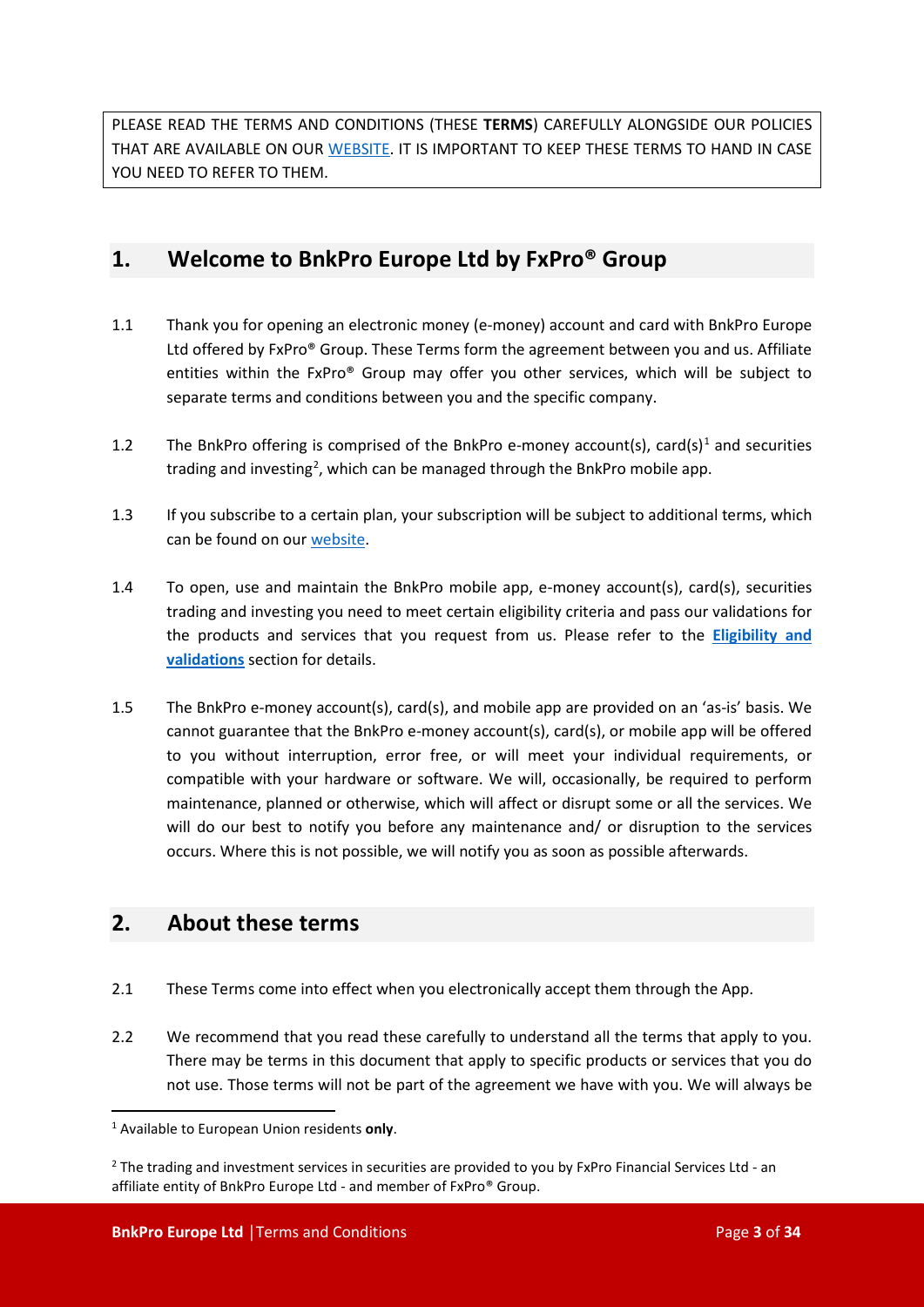clear as to the terms that apply to certain types of products or services, so you will know which terms are part of your agreement. But if you are not sure you can contact us. You can find our contact details in these Terms or on our [web](https://bnkpro.com/)site.

- 2.3 If, at any time, you need another copy of these Terms you will be able to find an updated version on our [w](https://bnkpro.com/)ebsite. If you prefer a paper copy of these Terms, you can always contact us, and we will send you one by post.
- 2.4 English language is the language for these Terms. Any non-English version of these Terms is provided for translation purposes only.
- 2.5 We also gave you these Terms before your e-money account(s) and card(s) were opened.
- 2.6 ONLY YOU AND WE ARE COVERED BY THESE TERMS. OUR SERVICES ARE NOT TO BE USED FOR BUSINESS PURPOSES.

#### **Where to find what you need**

| 2.7 | What                             | <b>Where</b>                                 |  |
|-----|----------------------------------|----------------------------------------------|--|
|     | Mobile app                       | These Terms                                  |  |
|     | <b>E-money accounts</b>          | These Terms                                  |  |
|     | <b>Mastercard debit cards</b>    | These Terms                                  |  |
|     | Securities trading and investing | Please refer to the FxPro Financial Services |  |
|     |                                  | Ltd 'Terms and Conditions' available on our  |  |
|     |                                  | website.                                     |  |

#### **Glossary of terms**

| 2.8 | <b>Term</b>             | <b>Meaning</b>                               |  |
|-----|-------------------------|----------------------------------------------|--|
|     | <b>Account</b>          | Means your e-money primary account and/      |  |
|     |                         | or additional account(s) opened with         |  |
|     |                         | BnkPro offered by FxPro® Group under         |  |
|     |                         | these Terms.                                 |  |
|     | <b>Account Currency</b> | Means the currency your Accounts are in.     |  |
|     |                         | You can have up to 5 Accounts - one          |  |
|     |                         | Account in each of the following currencies: |  |
|     |                         | British Pounds (GBP), Euro (EUR), US Dollar  |  |
|     |                         | (USD), Swiss Franc (CHF) and Polish Zloty    |  |
|     |                         | $(PLN)$ .                                    |  |
| App |                         | Means the BnkPro mobile app, which can be    |  |
|     |                         | downloaded to any mobile device that         |  |
|     |                         | supports it and allows you to make           |  |
|     |                         | payments, transfer money between your e-     |  |
|     |                         | money account(s), view your balances and     |  |
|     |                         | recent transactions, and more.               |  |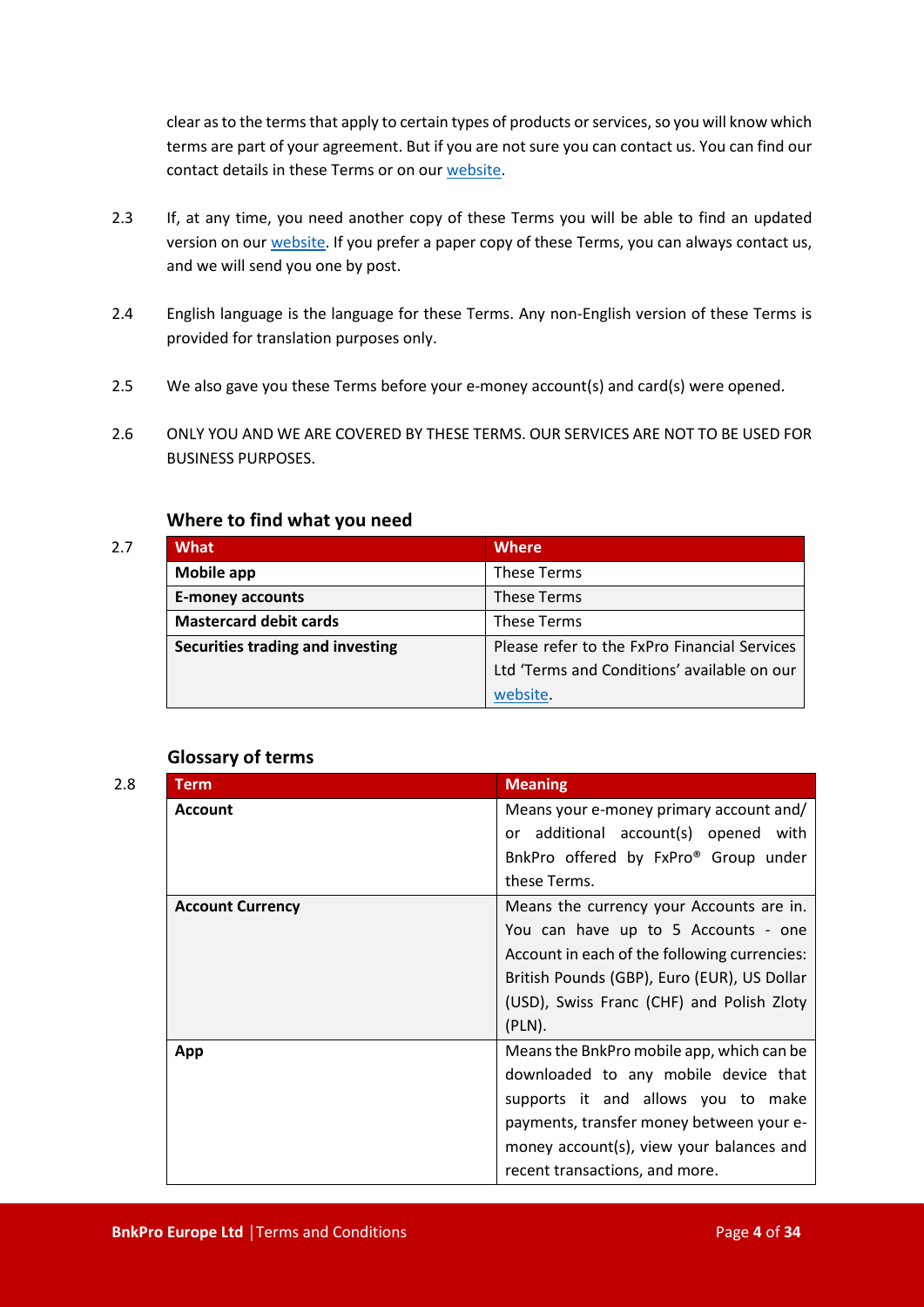| <b>ATM</b>                      | Means automatic teller machine<br>or                                                       |  |
|---------------------------------|--------------------------------------------------------------------------------------------|--|
|                                 | cashpoint facility or cash dispenser or cash<br>machine                                    |  |
|                                 |                                                                                            |  |
| <b>Base Currency</b>            | Means the currency your primary Account                                                    |  |
|                                 | is in, which is automatically set by us                                                    |  |
|                                 | according to your country of residence at                                                  |  |
|                                 | the time you opened your primary Account                                                   |  |
|                                 | with us. Details can be found in Appendix 1<br>of these Terms.                             |  |
|                                 |                                                                                            |  |
| <b>Business Day</b>             | Means any day Monday to Friday excluding                                                   |  |
|                                 | any bank holiday in the Republic of Cyprus.<br>Means any BnkPro physical or virtual        |  |
| Card                            | Mastercard debit card.                                                                     |  |
|                                 |                                                                                            |  |
| <b>Card Settlement Currency</b> | Means the currency in which you can settle                                                 |  |
|                                 | your card transactions, which is any of the<br>following currencies: British Pounds (GBP), |  |
|                                 | Euro (EUR), US Dollar (USD), Swiss Franc                                                   |  |
|                                 | (CHF) and Polish Zloty (PLN).                                                              |  |
| <b>Collection Countries</b>     | Means the activity described in Appendix 2                                                 |  |
|                                 | of these Terms.                                                                            |  |
| <b>Foreign Currency</b>         | Means any currency that is not your Base                                                   |  |
|                                 | Currency.                                                                                  |  |
| <b>Non-permitted Activity</b>   | Means the activity described in <b>Appendix 3</b>                                          |  |
|                                 | of these Terms.                                                                            |  |
| <b>Non-permitted Industries</b> | Means the industries described in Appendix                                                 |  |
|                                 | 4 of these Terms.                                                                          |  |
| <b>Payment Currency</b>         | Means a currency found in Appendix 5 of                                                    |  |
|                                 | these Terms.                                                                               |  |
| <b>Payment Devices</b>          | Means a device you can make payments                                                       |  |
|                                 | with or use to access or do certain things on                                              |  |
|                                 | your Account (such as the App, your e-                                                     |  |
|                                 | wallet, and Cards).                                                                        |  |
| <b>Restricted Countries</b>     | Means the countries found in <b>Appendix 6</b> of                                          |  |
|                                 | these Terms.                                                                               |  |
| <b>Security Details</b>         | Means passwords, passcodes, personal                                                       |  |
|                                 | identification numbers (PINs),<br>security                                                 |  |
|                                 | codes and biometric information (such as                                                   |  |
|                                 | face ID or fingertip).                                                                     |  |
| You, your, and yours            | Means each individual who has been                                                         |  |
|                                 | approved by us for an Account.                                                             |  |
| We, us and our                  | Means BnkPro Europe Ltd, member of                                                         |  |
|                                 | FxPro <sup>®</sup> Group, unless stated otherwise.                                         |  |
| Website                         | Means the BnkPro Europe Ltd website at                                                     |  |
|                                 | bnkpro.com.                                                                                |  |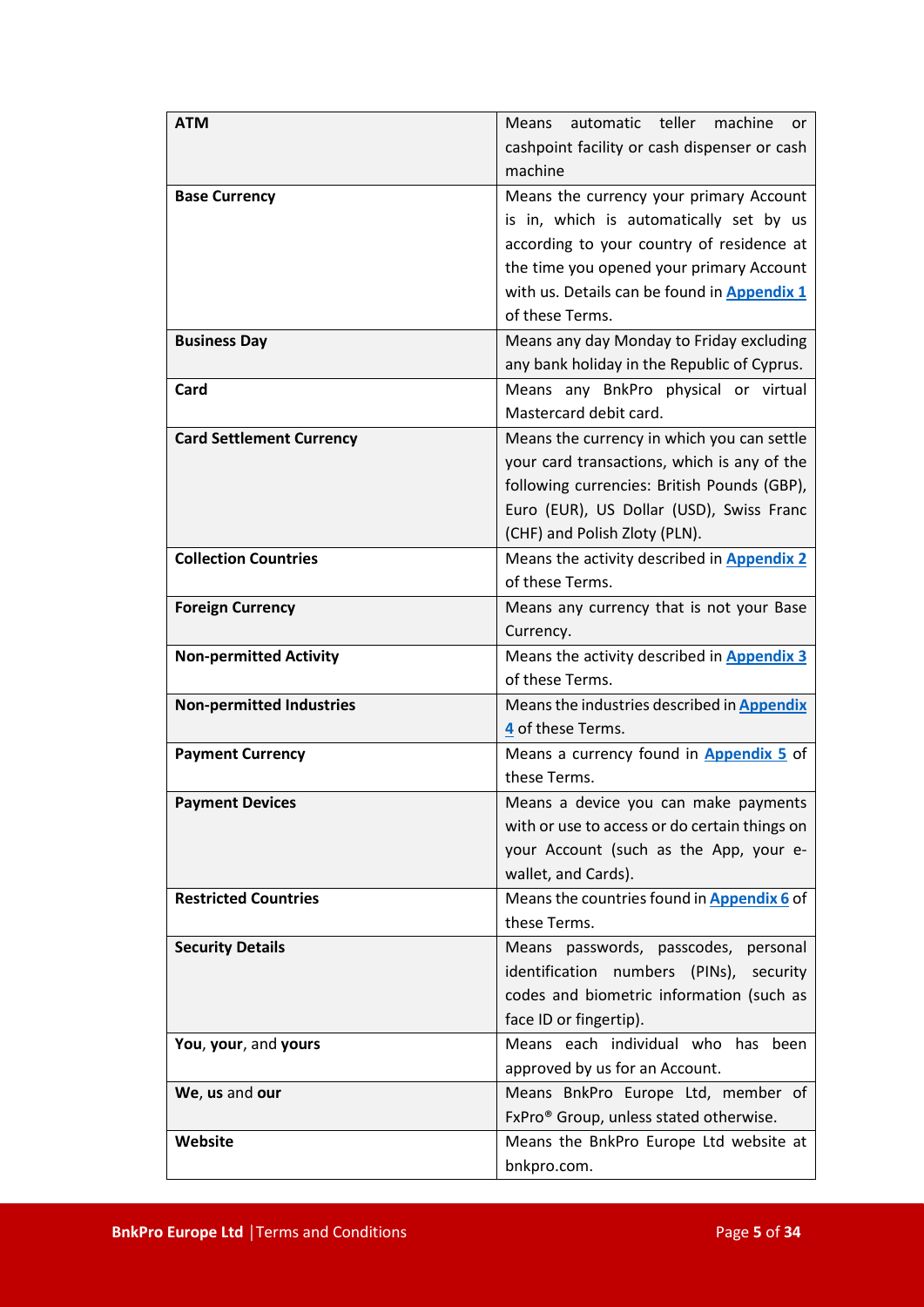- 2.9 Regarding the meaning of certain words and phrases, the following apply when interpreting these Terms:
	- (a) Unless indicated to the contrary words and expressions that begin with a capital letter in these Terms will have a specific meaning.
	- (b) Capitalised terms can be used in the singular or plural (as appropriate).
	- (c) Any reference to a document (including any information provided) shall include a reference to that document as amended from time to time.
	- (d) Where there is a reference to 'including' or 'includes' this should be interpreted as including without any limitation.
	- (e) Any 'sub-sections', 'clauses', 'titles' have been inserted for convenience purposes only and shall not affect the construction of these Terms.
	- (f) The bolding of certain paragraphs, words or phrases in these Terms is for ease of reference only. You should ensure that you read these Terms in full.

#### <span id="page-5-0"></span>**3. Eligibility and validations**

#### **Eligibility criteria**

- 3.1 To apply to receive our products and services you must be an individual at least 18 years old - and have authority to enter into these Terms without violating any law or regulation by doing so. You confirm that you are not an agent acting for an undisclosed principal or third-party beneficiary.
- 3.2 You confirm that the information (including documentation) provided to BnkPro during the account opening process is correct.
- 3.3 We reserve the right not to accept your application and may decline your application to the extent permitted by law and without providing any reason for this.
- 3.4 If we discover that you do not meet the eligibility criteria, or if you inform us that you no longer meet them, we have the right to act.

#### **Validations**

- 3.5 You entitle us to rely on the information you provide to us.
- 3.6 You authorise us, directly or through third party providers, to use several technological and other means to validate such information.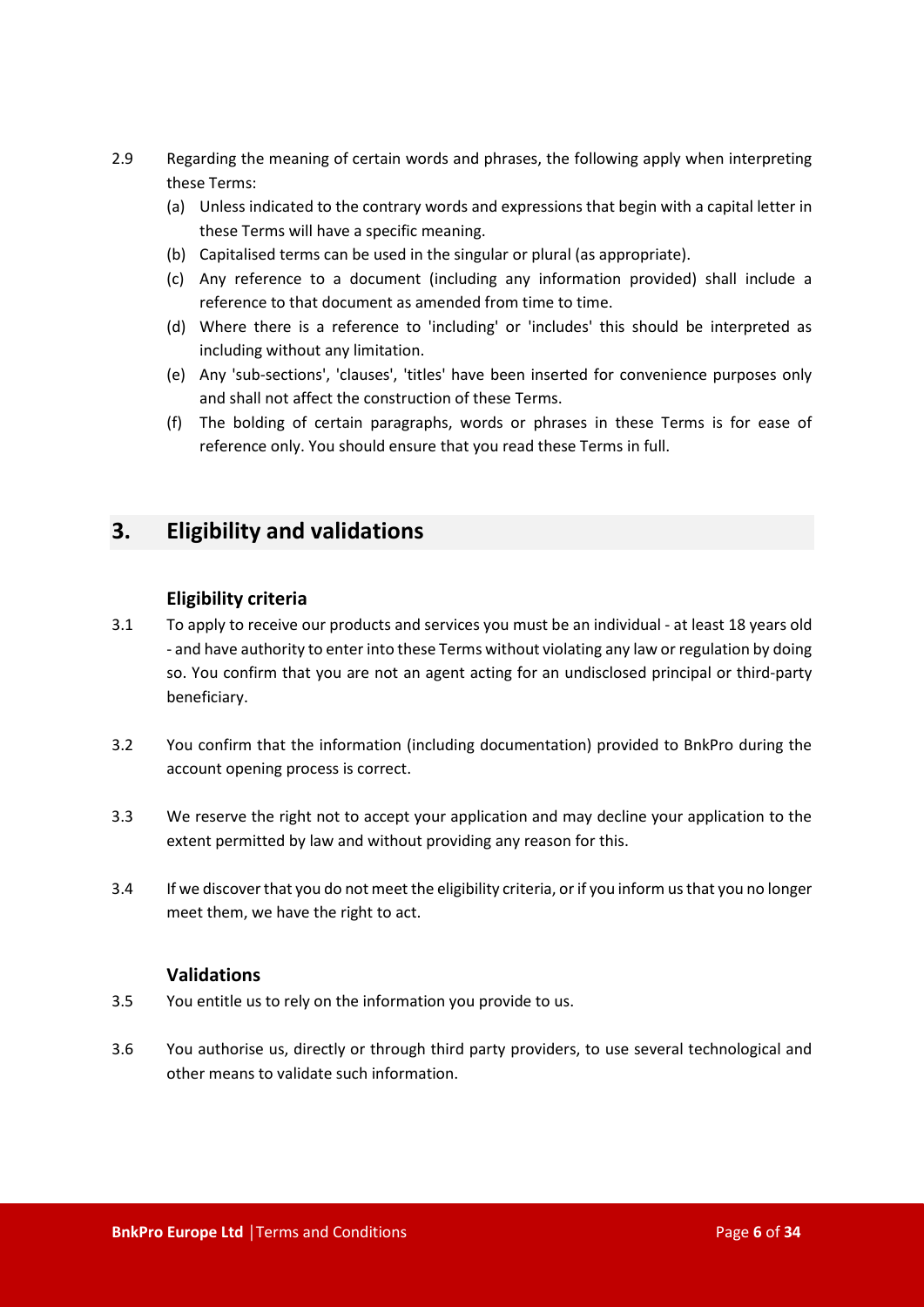#### <span id="page-6-0"></span>**4. Information we need from you and when we can share it**

#### **General**

- 4.1 Before and during our business relationship, we will collect, use, process, disclose, transfer, and store your personal data in a number of different ways:
	- (a) where you provide it to us directly;
	- (b) where we monitor use of, or interactions with, our websites, any marketing we may send to you, or other email communications sent from or received by us;
	- (c) third party sources, for example, where we collect information about you to assist with 'know your client' checks as part of our client acceptance and other procedures; or
	- (d) publicly available sources.

We will do so as detailed in our **Privacy Policy** the most updated version of which can always be found on our Website. This is to fulfil our legal, regulatory, or risk management obligations.

- 4.2 It is important that your personal data are accurate and complete at all times.
- 4.3 If you are no longer happy for us to collect, use, process, disclose, transfer, and store your personal data, we will have to stop providing you with our services. However, we may keep your personal data and use it where we have lawful grounds to do so. For example, if we need to retain your personal data in our records for regulatory purposes.

#### **Changing or updating your personal details**

- 4.4 It is important that you tell us, as quickly as possible, if anything changes to your personal or other data. This includes changes to your home address, contact details, nationality, economic profile and tax related information.
- 4.5 From time to time, to comply with our regulatory obligations, we may need to ask you to send us information or documentation. If we do, and you do not provide it to us as soon as you can, we may need to stop a transaction, refuse your access to the App, close your Accounts, terminate your Cards, or close the account through which you trade and invest in securities.

#### **Tax information and reporting**

- 4.6 We may collect certain tax information from you (e.g., your tax country(ies) and tax ID(s)). We may share this with the Cypriot tax authorities and tax authorities in other countries, where needed. Some countries tax laws may apply to you even if you are not a citizen or do not live there. If we ask you for any information, which is required for us to comply with our tax reporting obligations, you must provide this to us quickly, otherwise we may need to close your Accounts.
- 4.7 We cannot advise you on tax and, if in any doubt, you should speak to an independent tax advisor. Tax laws and their interpretation is subject to change. You will always be responsible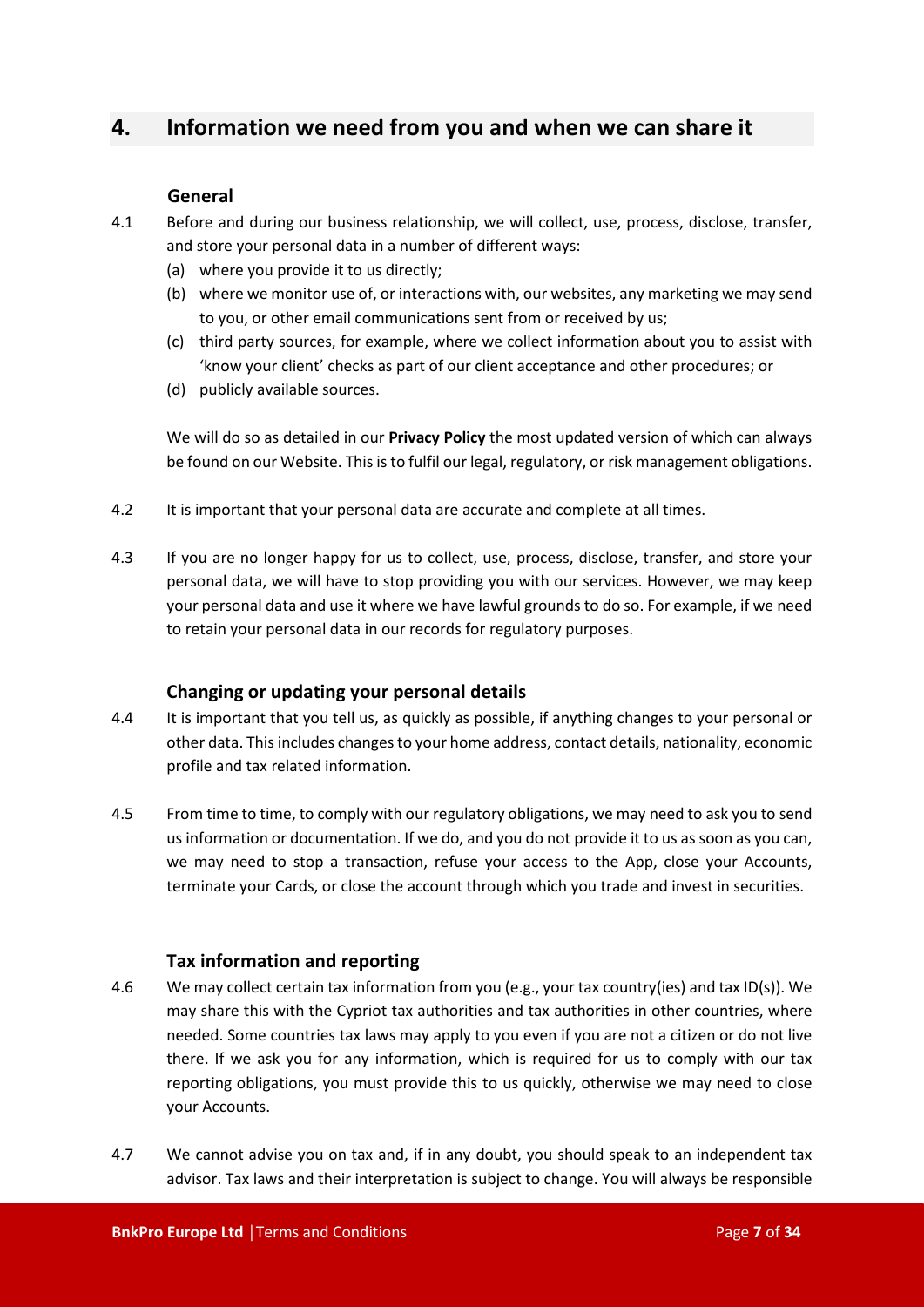for the payment of all taxes due and for providing any relevant tax authority with any information relating to your dealings with us.

#### <span id="page-7-0"></span>**5. How the app works**

- 5.1 You will be able to manage your Accounts and Cards, through the App.
- 5.2 You can check your balance(s) and access a record of all transactions into/ out of your Accounts/ Cards/ securities trading and investing, and more by accessing the App. We recommend that you do this regularly to help you spot any transactions that you do not recognise that might be unauthorised or fraudulent.
- 5.3 You are responsible for ensuring that the system through which you are accessing the App (including the equipment and software) conforms to the minimum technical requirements.
- 5.4 To ensure complete and proper access to your Accounts/ Cards/ securities trading and investing, you agree to maintain the latest version of the App on your mobile device. If you make unauthorised modifications to your mobile device, such as by disabling hardware or software controls (for example, through a process sometimes known as 'jailbreaking'), your mobile device may no longer be eligible to access or manage your Accounts and Cards. You acknowledge that use of a modified mobile device in connection with your Accounts or Cards is expressly prohibited, constitutes a violation of these Terms, and could result in our denying or limiting your access to or closing/ terminating your Accounts/ Cards/ securities trading and investing as well as any other remedies available to us under these Terms.
- 5.5 The balances reported on the App are real time balances rather than settled balances. This means that:
	- (a) the balance may be considering any amount related to a pending outgoing payment or Card transaction, and
	- (b) the balance may not be considering any amount related to a pending incoming payment or Card refund.

Once we receive information on any pending transactions - either completed or declined - the balances on the App will be updated accordingly.

#### <span id="page-7-1"></span>**6. How the e-money accounts work**

#### **General**

6.1 E-money is broadly defined as an electronic store of monetary value on a technical device that may be widely used for making payments. Your Accounts, which are accessible through the App, store e-money issued by us. E-money is an electronic alternative to cash and can be used to pay for goods and services, either through an Account or the use of a Card. When you or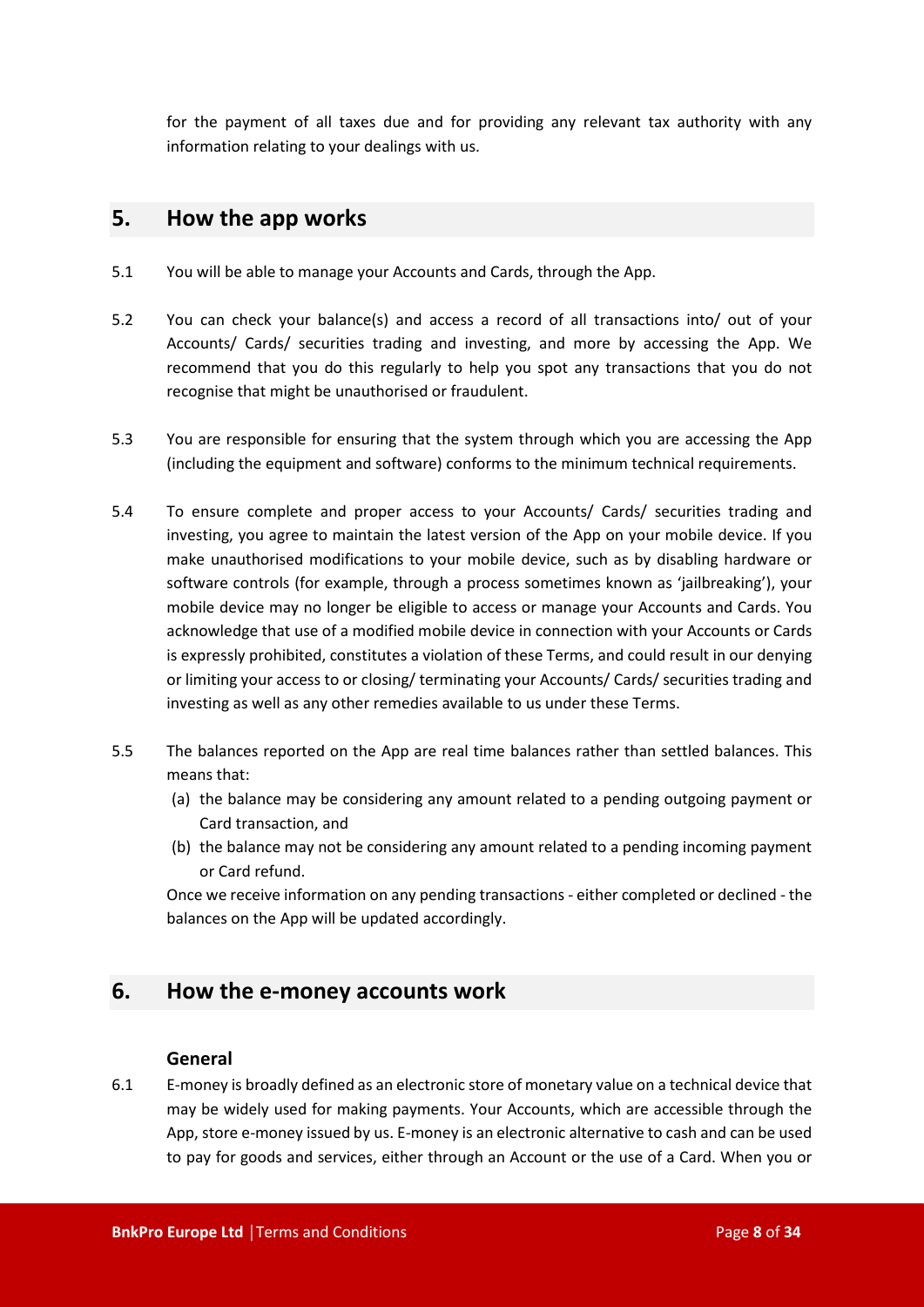someone else pays money into your Accounts we will issue an equivalent amount of e-money in your Base Currency or in another currency that you have an Account in.

- 6.2 You can open multiple Accounts one in each of the available Account Currencies.
- 6.3 For every Account, we issue both 'local' or 'cross border' account details:
	- (a) 'Local account details' can be used to receive money in the local currency of the corresponding Account - for example - euro in the EU, GBP in the UK, and USD in the USA.
	- (b) 'Cross border details' relate to information tied to SWIFT collection accounts that can only receive money through the SWIFT network regardless of the currency or the originating country of the transaction.
- 6.4 Subscriptions charges will be deducted from your primary Account unless we tell you otherwise. As far as fees for domestic and international payments are concerned, these will be deducted from the Account the transaction is initiated from - provided there is sufficient balance. If, the balance is not sufficient, you will be notified accordingly through the App.
- 6.5 If you have more than one Account, you can transfer money between them, subject to any charges and/ or currency exchange fees as described on our Website. Your money will move immediately.
- 6.6 You may use your Accounts to send and receive money. You may not use or permit any of your Accounts to be used for any illegal purpose, including in connection with unlawful or illegal goods or services.
- 6.7 Unfortunately, as an electronic money institution we cannot pay you interest.

#### **Non-permitted activity and industries**

6.8 We are committed to continuously mitigate the risk of money laundering and terrorist financing, so we apply restrictions on certain type of activities and industries - these can be found in **[Appendix 3](#page-31-0)** and **[4](#page-32-0)**, respectively. If you do not comply with these restrictions, we will trigger the provisions found in the **[When we might temporarily stop or decline](#page-12-0) a payment** and/ or **[When we can end these terms](#page-22-0)** sections.

#### **Payments into your accounts**

- 6.9 You can pay into your Accounts any amount by bank transfer or card. Any payments made are subject to charges and/ or currency exchange fees as described on our Website. Third parties can also pay money into your Accounts, for example through a bank transfer.
- 6.10 You can receive money into your Accounts from any Collection Country found in **[Appendix 2](#page-28-0)** this list may be subject to change.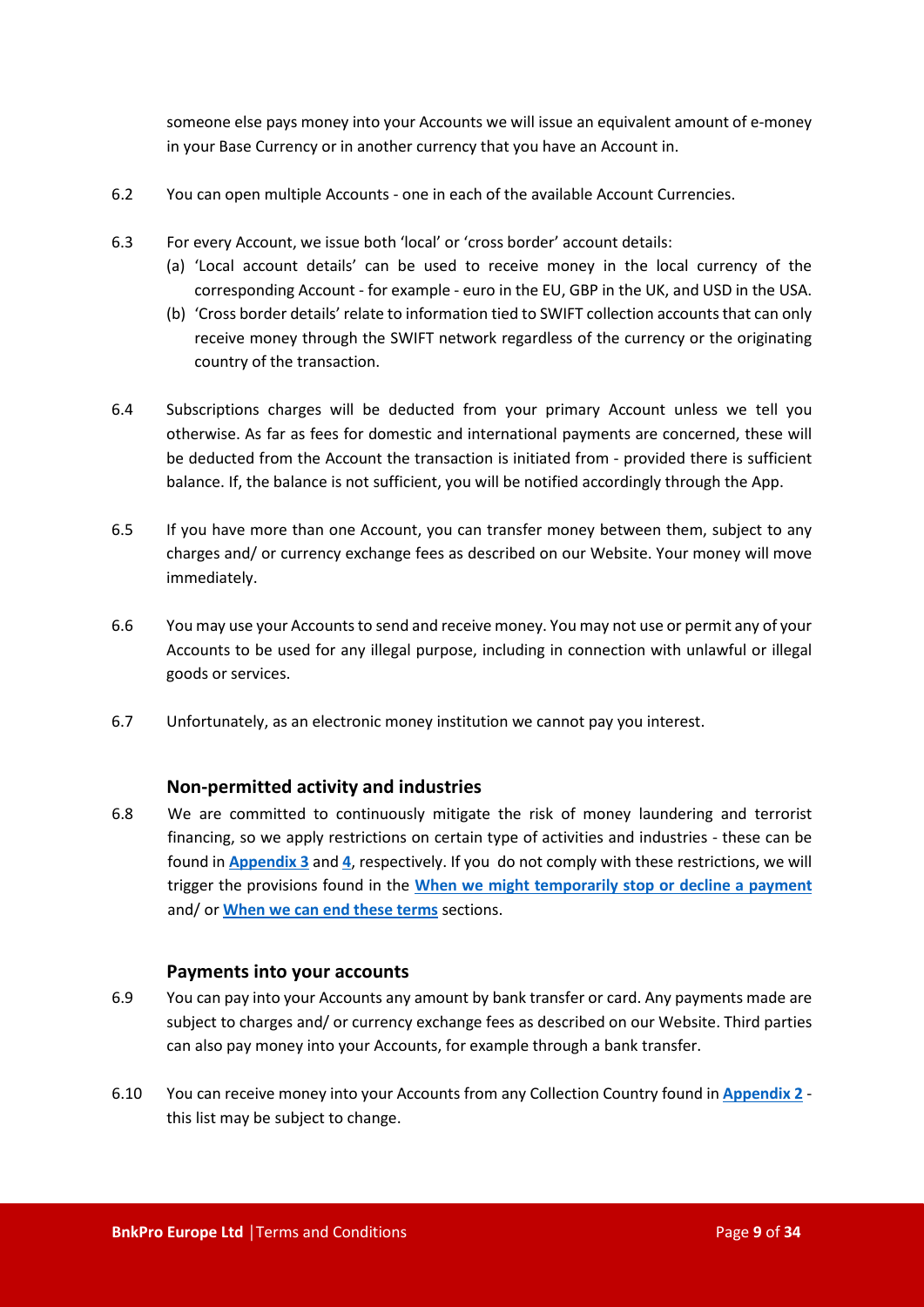- 6.11 Upon the receipt and clearance of the incoming payment we will issue e-money into your Account equivalent to the value of the incoming payment.
- 6.12 If you receive a payment in a currency which we support (i.e., An Account Currency), we will credit your Account in the corresponding currency Account - if it exists. If it does not, then an additional Account will be automatically created in that specific currency and the amount will be credited accordingly. We will notify you through the App of the creation of an additional Account. Please get in touch with us if you are unsure about this. If you receive a payment in a currency, which we do not support, then the amount will be credited in your primary Account - in your Base Currency - subject to the available daily currency exchange rate.
- 6.13 We do not accept cash or cheques.

#### **Payments out of your accounts**

- 6.14 You can take money out of your Accounts, through the App, if you have sufficient money to cover the full payment amount, including any charges - if applicable. If you do not, we will decline the payment. If, for some reason, your payment is permitted despite insufficient money you are responsible for repaying us. Otherwise, your Accounts will be in arrears and the provisions of the **[Using money in one Account to pay off another \(known as](#page-10-0) set off)** section will apply.
- 6.15 You can only send money in one of the Payment Currencies available in **[Appendix 4](#page-32-1)**.
- 6.16 You can send money to any country except from the Restricted Countries found in **[Appendix](#page-33-0)  [6](#page-33-0)** - this list may be subject to change.
- 6.17 If you send money in a Payment Currency (e.g., EUR), which matches the currency of the Account you select to take the money from (e.g., EUR Account), we will debit that specific Account (e.g., EUR Account) for the corresponding amount plus any transfer fees. If you select to take the money from an Account in a different currency (e.g., GBP Account) than the Payment Currency (e.g., EUR), we will debit the Account you choose (e.g., GBP Account) provided there is sufficient balance to cover both the payment amount, transfer fee and currency conversion fee. Fees are available on our Website. If there is insufficient balance in the Account you choose to do the payment from, you will receive a notification through the App to top-up your Account.
- 6.18 The type of payments we use to deliver funds can be found on our Website.
- 6.19 Depending on your device either a passcode or a biometric authorisation will be required for any payment transactions (including transfers to other BnkPro customers).
- 6.20 We will treat a payment out of your Accounts as being authorised by you when you use your App to instruct a transfer to a recipient.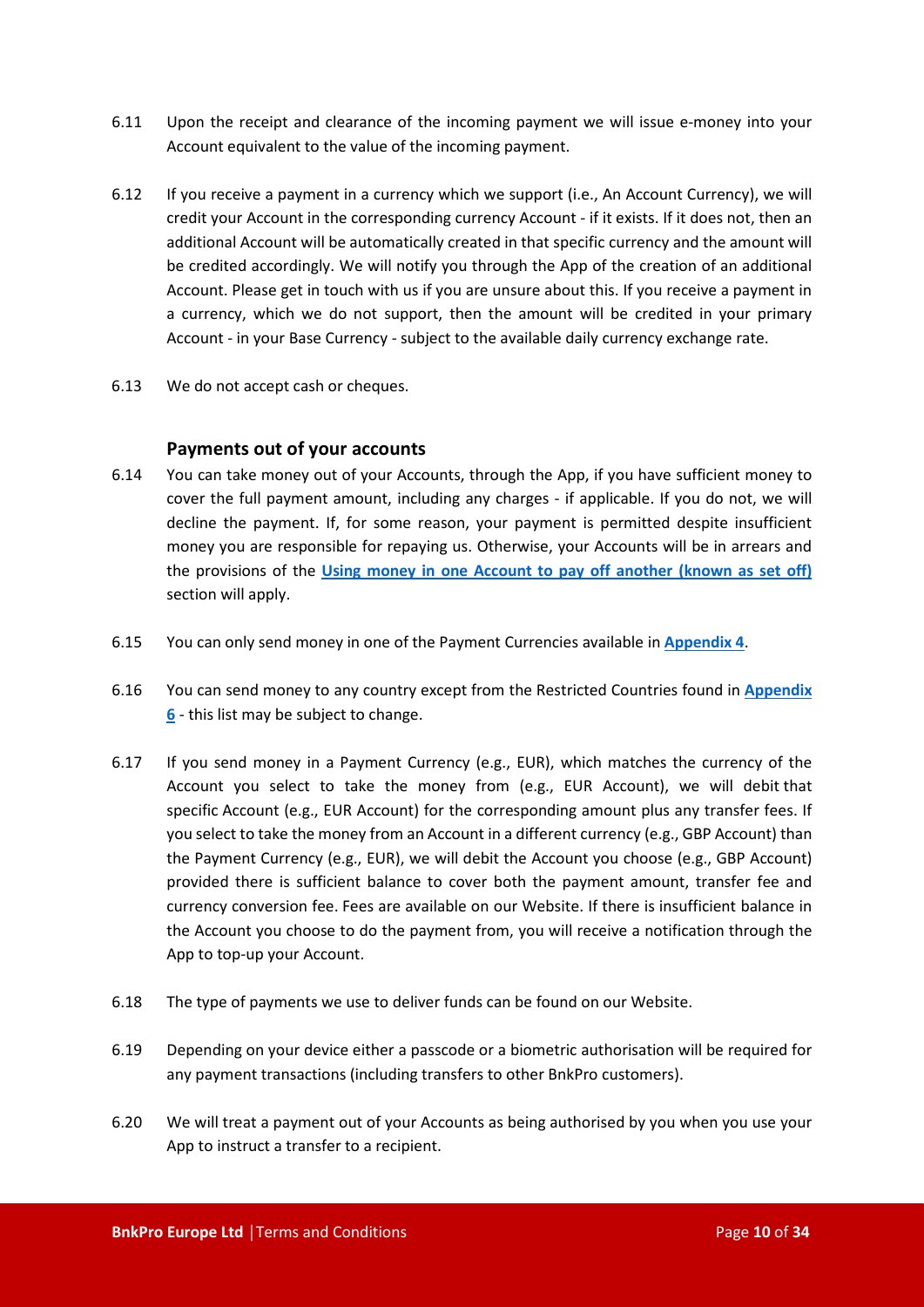- 6.21 It is important when setting up a new recipient in the App, to check that all details provided are accurate and complete (usually the sort code and account number or equivalent for overseas payments, the name of the account holder etc). If they are not, we may be unable to process a payment to that recipient or the payment may be delayed or fail to reach that recipient or may be paid to an unintended recipient and you may suffer loss. We will not be responsible for any loss you may suffer because of not including all the necessary information for a recipient, or if the information you provided is incorrect.
- 6.22 You are responsible for ensuring that you have enough balance in your Accounts to cover all outgoing payments plus fees and charges.

#### **How quickly payments will be in processed**

- 6.23 The processing times of **payments in** (= how long payments take to appear in your Accounts after we receive them) are either same Business Day or next Business Day.
- 6.24 The processing times of **payments out** (= how long payments take to reach their destinations after we receive them) vary depending on (i) the payment type you choose and (ii) the time of the day you proceed with that specific payment type. Details of these are available on our Website.
- 6.25 For **payments out**, where a currency conversion is required, this may increase the time that it takes for the money to reach the recipient's account.
- 6.26 You must contact us if you were expecting a payment in and you have not received it or if tried to make a payment out and it has not reached its designation.

#### **Changing or cancelling pending payments**

<span id="page-10-0"></span>6.27 If you have asked us to send a payment, usually this cannot be changed or cancelled. But please contact us as quickly as possible and we will do our best to assist you.

#### **Payments into your accounts by mistake or fraud**

#### **Mistaken payments into you accounts**

- 6.28 If we pay into your Accounts an amount by mistake or because of a system error, we will automatically take it out. If you have insufficient money in your Accounts, you will have to repay us the relevant amount.
- 6.29 We can return to its legitimate owner money paid into any of your Accounts by mistake (for example, because the payer gave the wrong recipient details), if the payment happened from within the EEA or the UK through SEPA. But we will check with you first before taking any action. If you believe money was sent to you correctly, we may need to share some information such as your name and address with the paying institution. This is because we are required to cooperate with other institutions and share all relevant information in order to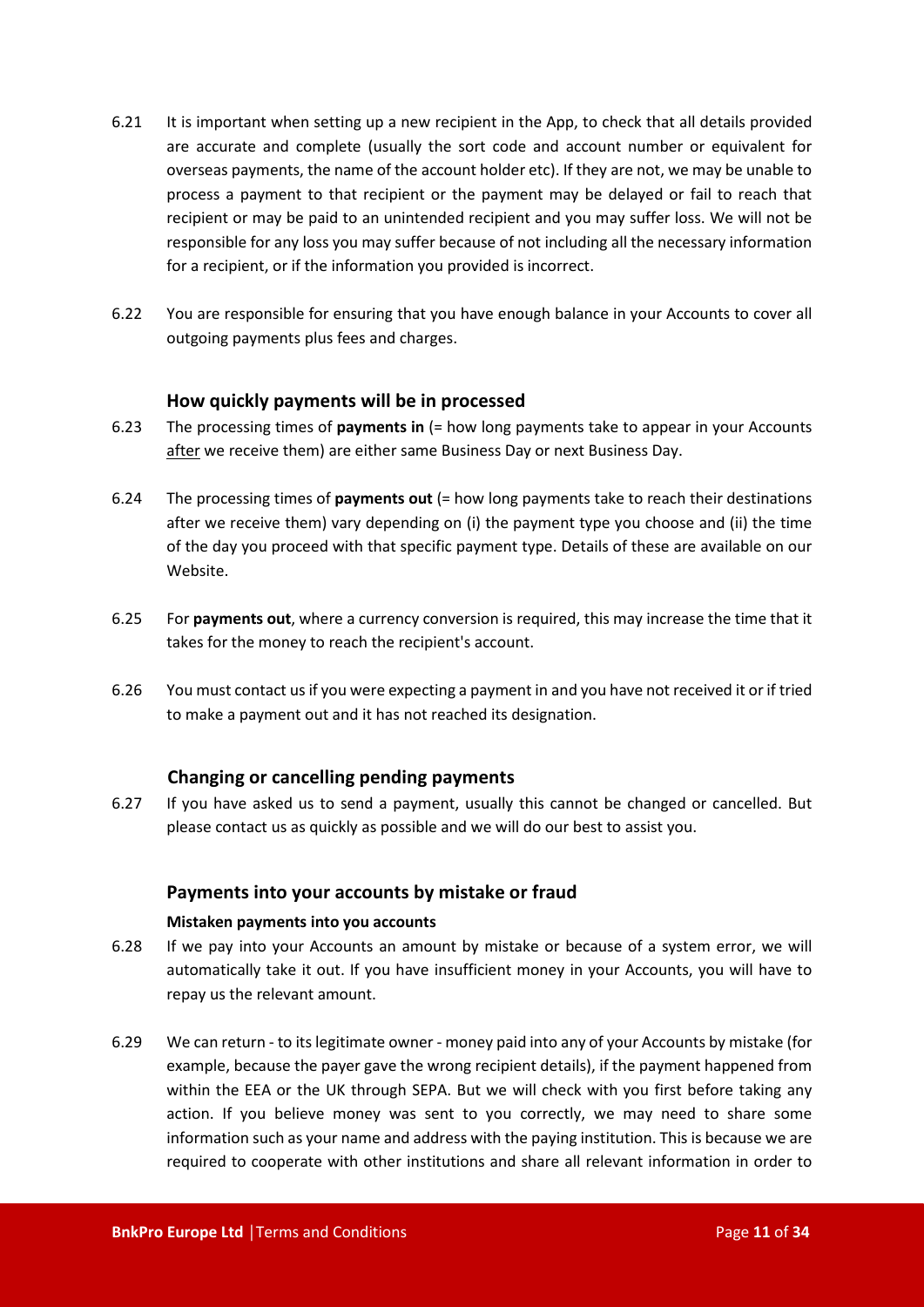assist with tracing money, which is sent to the wrong person. In all other cases, we will deal with payments made into your Accounts by mistake depending on how they were made and where they came from. In some of those cases, we will contact you to ask your permission before taking them out of your Accounts.

#### **Fraudulent payments into you accounts**

6.30 If a payment in any of your Accounts is the result of fraud or criminal activity, we can remove it without your permission or giving you advance notice and take any other action we may deem necessary.

#### **When money goes missing from you accounts**

#### **Unauthorised payments (= payments made without your permission)**

- 6.31 You must contact us quickly if you do not recognise a payment out of your Accounts for example, if you believe someone has taken money from one of your Accounts without your permission. You may be obliged to bear the losses relating to any unauthorised payment transaction, up to a maximum of EUR50, resulting from the use of a lost or stolen Payment Device or from the misappropriation of one. We will not refund you if, for example, we reasonably suspect you have acted fraudulently or you lost money because you failed to keep your Payment Devices and Security Details safe and confidential, either deliberately or by being extremely careless (known as 'grossly negligent'). Similarly, we may not refund you if you tell us about an unauthorised payment more than 13 months afterwards.
- 6.32 If we refund you but it subsequently appears that you were not entitled to the refund (e.g., if we can prove that you acted fraudulently or were grossly negligent), we will deduct from your Accounts the respective amount and applicable fees.

#### **Incorrect payments (= payments sent to the incorrect person because of an error from our side)**

- 6.33 Regarding incorrect payments, we will usually refund you an amount to restore your Account to the state it would have been had the incorrect payment not taken place, after we become aware of the incorrect payment, whether as a result of you notifying us, or due to our own internal systems, checks and records.
- 6.34 If we refund you but it subsequently appears that you were not entitled to the refund (e.g., if we can prove that the payment was received by the person's bank), we will deduct from your Accounts the respective amount and applicable fees.

#### **Mistaken payments out of your accounts (= payments sent to the incorrect person because you provided the wrong details)**

6.35 If you made a payment out of any of your Accounts by mistake (for example, you used the wrong recipient details), please contact us as quickly as possible. We will try to help you recover the money, but we will not be responsible for any loss you may suffer.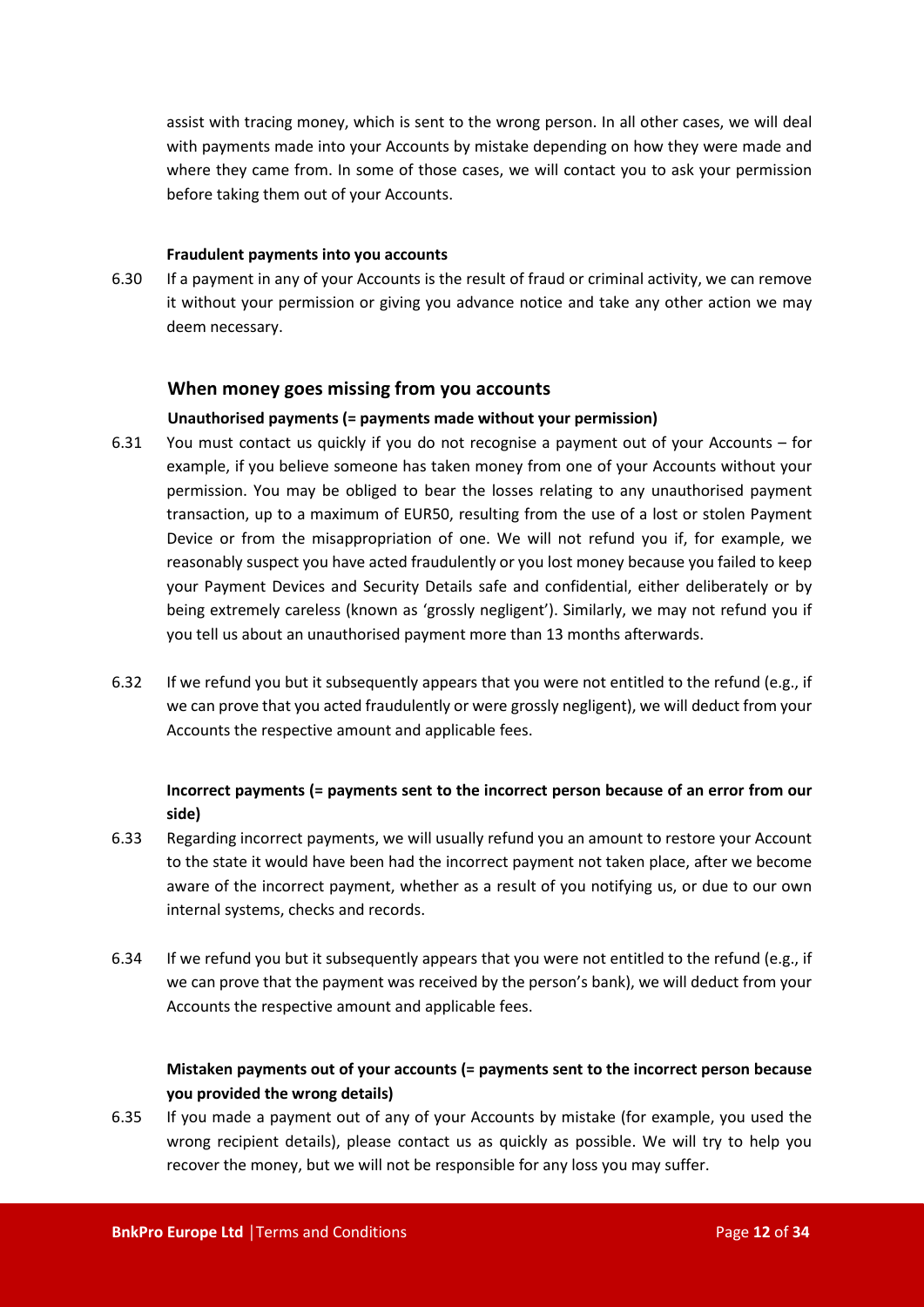#### **Fraudulent payments (= payments you sent to a fraudster because you were tricked)**

6.36 If you have transferred funds to a fraudster, you must inform us as soon as possible. We will make reasonable efforts to assist you in recovering the funds.

#### **When we might temporarily stop or decline a payment**

- <span id="page-12-0"></span>6.37 We will process a payment transaction if we can. But we might temporarily stop to investigate or decline a payment into/ out of your Accounts if it is necessary for security, legal or other reasons. Some examples of when we might do so are set out below:
	- (a) Insufficient balance in your Accounts.
	- (b) Errors, failures or refusals of any third party.
	- (c) Payment transaction relates to a Non-Permitted Activity or Industry.
	- (d) We have requested additional information or documentation about you, the payment or the payment's beneficiary and you have not provided these to us.
	- (e) Another person might have a legitimate claim over the money.
	- (f) There is fraudulent or criminal activity involved.
	- (g) There is a suspected or actual breach of security or misuse of your Payment Devices or Security Details.
	- (h) Legal or regulatory reasons (including causing us to breach a court order).
	- (i) Payment transaction exposes us to criticism, action or censure from any government, regulator, or law enforcement agency.
	- (j) We have reasonable grounds to believe that you have breached these Terms.

#### **How you will know if there has been a problem with a payment**

- 6.38 You will be able to see, through the App, that a payment has been declined.
- 6.39 You can also contact us to find out the reason for declining the payment. We will tell you unless there is a legal or other reason, which prohibits us from doing so.

#### **Using money in one account to pay off another (known as set off)**

6.40 If you are in arrears or owe us any money for any reason, we may set off amounts you hold with us in any Account, against the amounts you owe us. We will only exercise this right where we consider it reasonable to do so and, where practicable, once we have given you notice in advance.

To the extent permitted by law, where we say 'we' in this section we mean BnkPro Europe Ltd and any FxPro® Group company.

#### **What to do if you need someone else to look after your accounts**

6.41 There may be circumstances (for example, in case of physical disability or mental incapacity) when you need to allow someone else to access or run your Accounts on your behalf.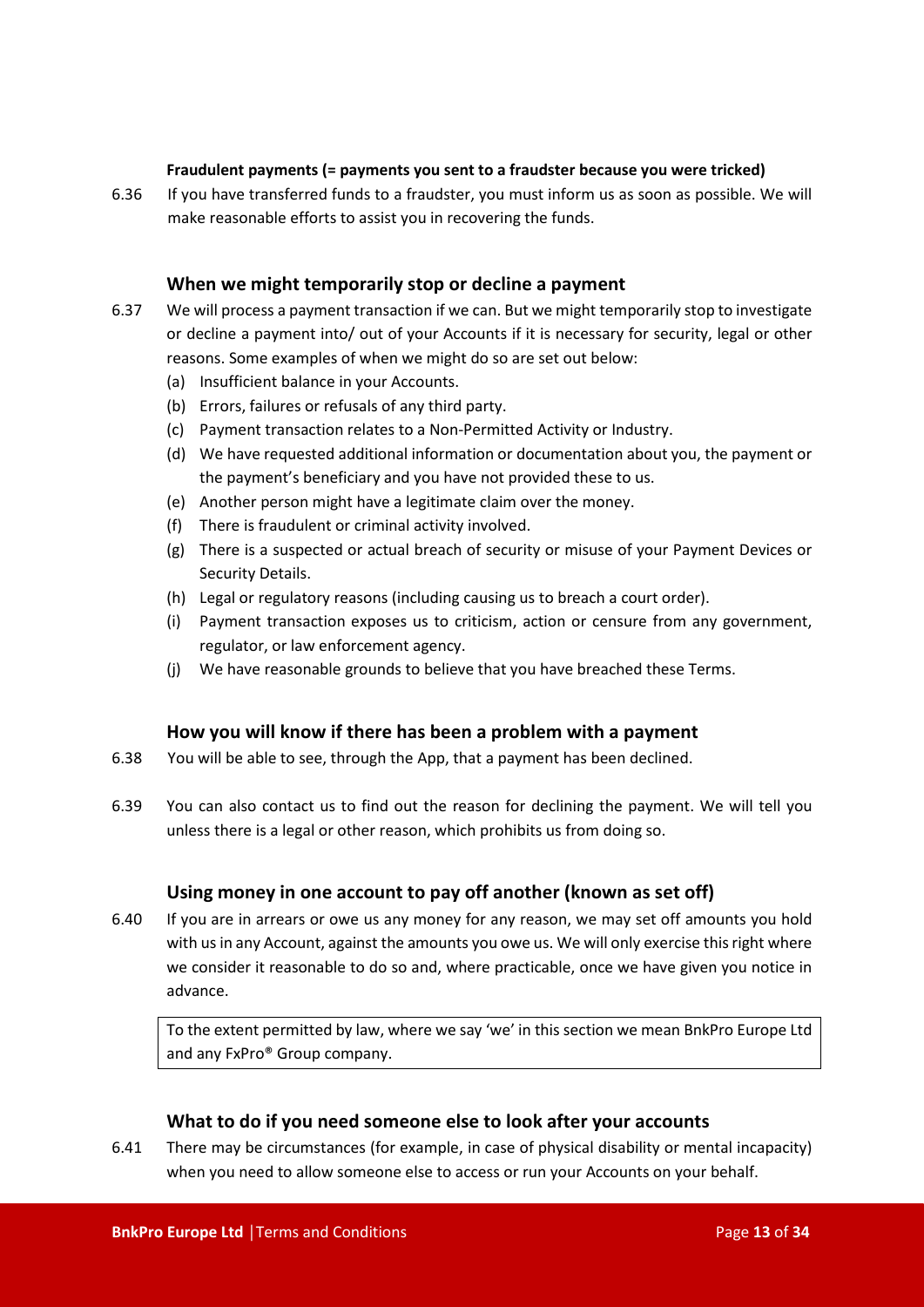6.42 If you need to do that it is important that you contact us in advance (i.e., before allowing a person to operate your Accounts).

#### <span id="page-13-0"></span>**7. How the cards work**

#### **About the BnkPro card offering[3](#page-13-1)**

- 7.1 Upon your request, we will issue you with a Card. Your Card is a contactless, debit card and not a credit card.
- 7.2 By using your Card, you demonstrate that you agree to be bound by these Terms, together with the applicable fees and charges, which can be found on our Website and the Mastercard debit card terms and conditions found on Mastercard's website.
- 7.3 You can request up to 5 physical Cards and 5 virtual ones.
- 7.4 Your Cards' currency will be your Base Currency.
- 7.5 If you use your Card for a payment or cash withdrawal in your Base Currency, the money will come out of your primary Account. If you use your Card for a payment or cash withdrawal in a currency other than your Base Currency for which you hold an Account with sufficient money, then the amount will be taken out of this Account; if balance is insufficient, the transaction amount will be converted to your Base Currency and deducted from your primary Account. If you primary Account has insufficient balance also, then the transaction will be declined, and you will be notified through the App to top-up your Account.
- 7.6 Cards are an e-money product, and as such they are not covered by the Investor Compensation Fund (**ICF**).
- 7.7 We have the right to decline any request for issuing a Card including any request that we deem unreasonable or abusive.

#### **Use of the cards**

- 7.8 You can use your physical Cards to make contactless payments, payments in a shop, or online etc. Whereas you can only use your virtual Cards online.
- 7.9 To use the Card, present it at the time of transaction. Use it in full or part payment of your purchase.
- 7.10 We will treat a Card transaction as being authorised by you when you do at least one of the following:

<span id="page-13-1"></span><sup>3</sup> Available to European Union residents **only**.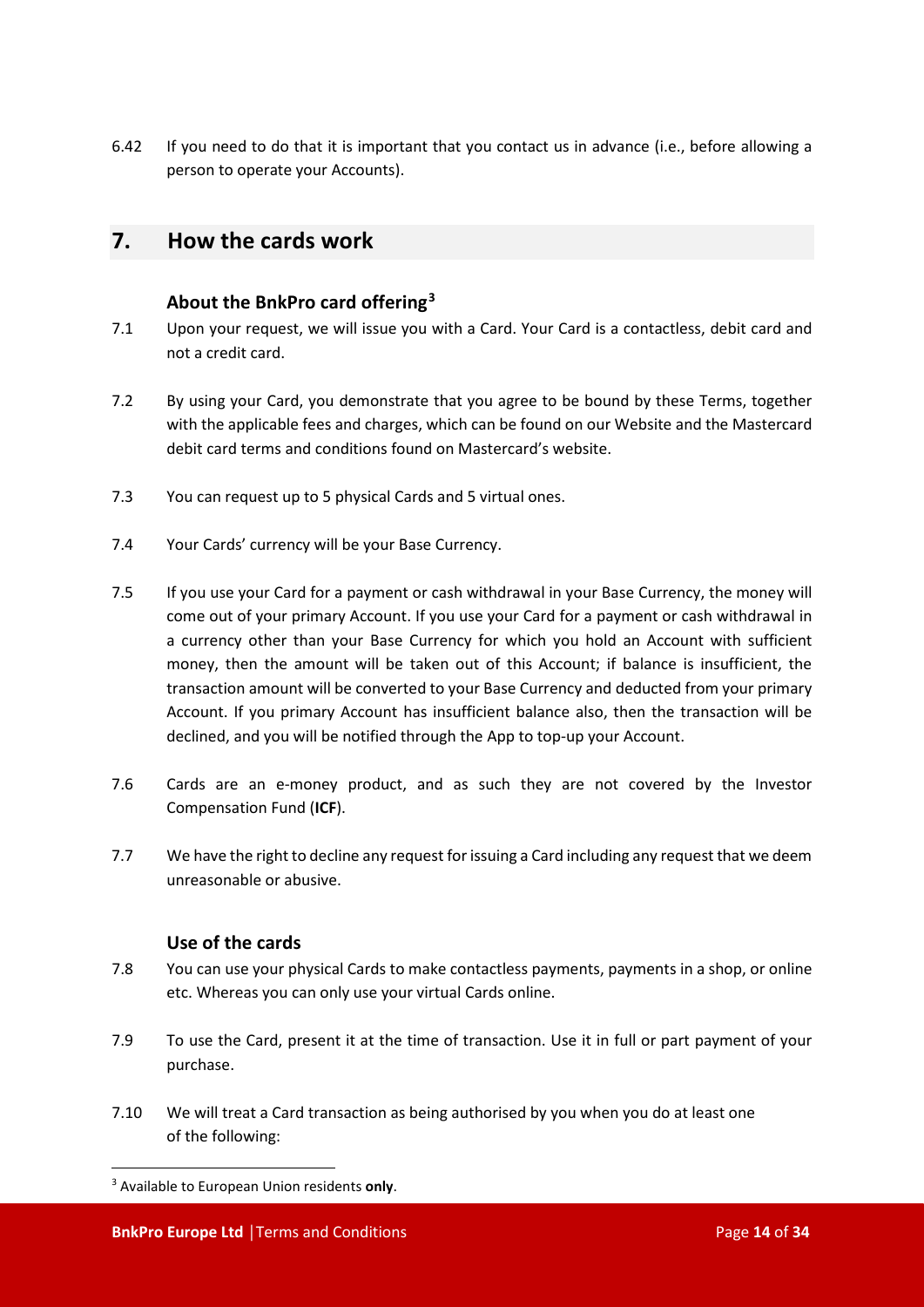- (a) enter your PIN
- (b) sign a receipt
- (c) provide your Card details (long card number, expiry date, CVV number)
- (d) tap or insert/ swipe your Card to a payment reader
- (e) use your Card and PIN to withdraw cash from a payment terminal (such as an ATM).
- 7.11 You can perform Card transactions at any time, 24 hours a day, 7 days a week. Occasionally, we might be unavailable, but your transaction will still be processed if you have sufficient available balance in your primary Account.
- 7.12 The time of receipt of a Card transaction is when it is received by us.
- 7.13 We are not responsible for the quality, safety, legality, or any other aspect of any goods or services purchased with any of the Cards, but you always have the legal right to dispute a transaction. For details, please refer to our Website.
- 7.14 You cannot stop a Card transaction after it has been transmitted to us, or once you have given your consent to a third party for a pre-authorised transaction.
- 7.15 You may not use or permit any of your Cards to be used for any illegal purpose, including in connection with unlawful or illegal goods or services.

#### **3D Secure authentication**

- 7.16 3D Secure (**3DS**), is a tool that helps us verify that it is really you who is conducting the specific ecommerce payments (= payments made for things you buy online) through your Card. So, with 3DS we help fight against fraud and keep you safe. Please note that 3DS does not apply to all ecommerce payments. But this does not depend on us since 3DS is controlled by merchants individually.
- 7.17 The 3DS authentication/ confirmation happens, through the mobile app, before the completion of your ecommerce payment, which means that your payment could still be declined after you confirm it in the mobile app, for any of the usual reasons - for example insufficient balance or blocked card.

#### **When charges may be payable**

- 7.18 We will deduct from your primary Account's credit balance the charges for issuing and maintaining your Cards.
- 7.19 You can find details of the Card charges on our Website.

#### **Declined card transactions**

7.20 We may decline a Card transaction, for any reason, including suspected or actual fraud, violation of applicable law, your default under these Terms, or if you exceed your limit found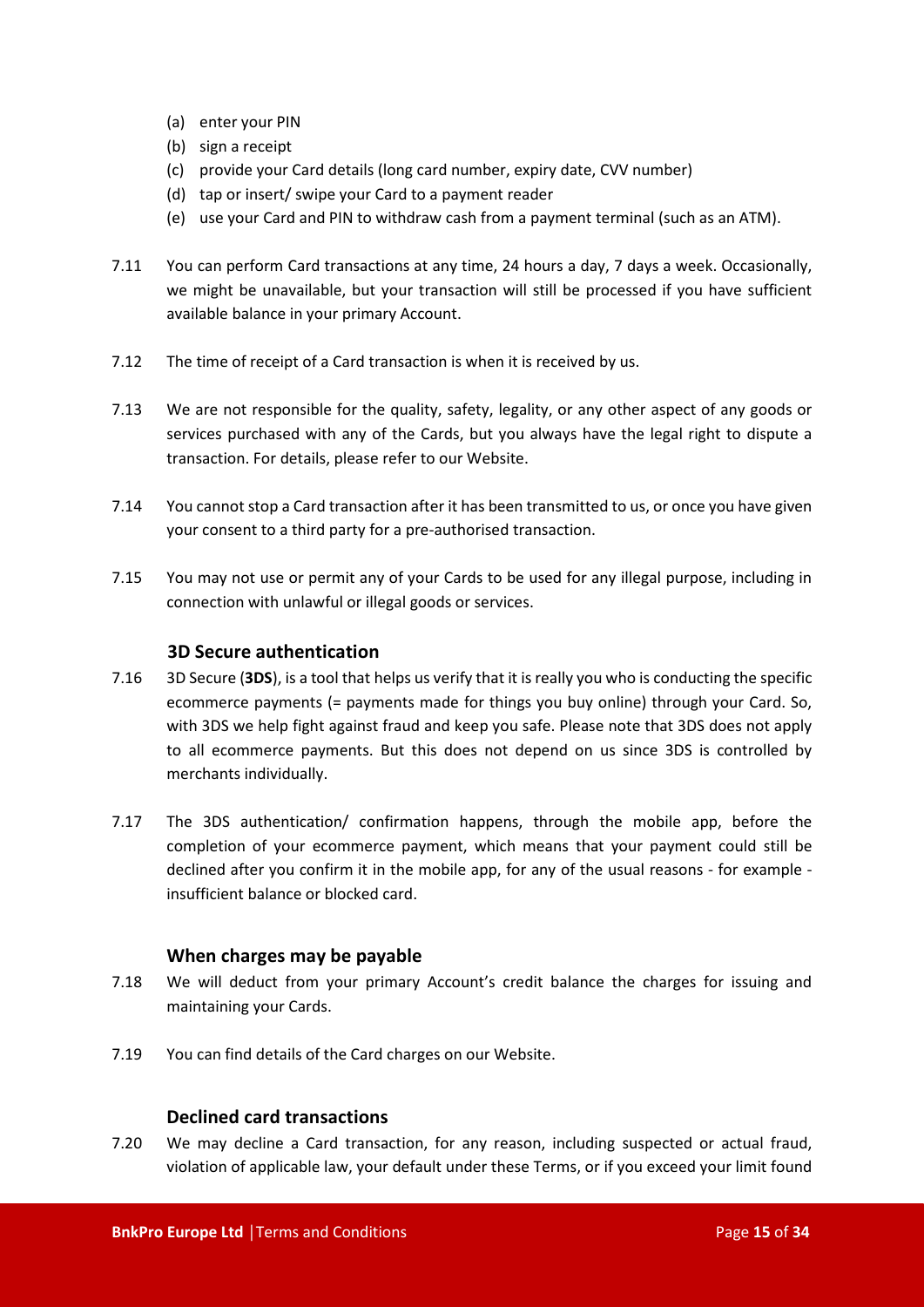in the **[Spending and cash withdrawal limits](#page-15-0)** section of these Terms. We are not liable to you or anyone else if a Card transaction is not authorised, even if the charge is within your limits or you are not in default. If we decline a Card transaction, we may advise you so.

7.21 We are not responsible if anyone refuses to accept your Card. We are also not responsible for the failure of a merchant to honour any of your Cards.

#### **Card refunds**

7.22 When you return an item purchased using one of your Cards, the merchant's refund will appear on your App as a credit from the merchant.

#### **Chargebacks**

- 7.23 A chargeback is similar to a refund because your money is returned to your Account. Still a chargeback differs from a refund because it happens only after you have successfully disputed a completed transaction with the merchant. You can do so if you were charged by mistake or if you were a victim of fraud (for example, you made an order online, but the goods never arrived).
- 7.24 Before you dispute a transaction, you should always try to resolve any issues directly with the merchant - a chargeback should be a measure of last resort.
- 7.25 The chargeback process will be governed by MasterCard.
- 7.26 To initiate a chargeback, please visit our Website for help.

#### **Card transactions in foreign currency**

- 7.27 When you use your Card for a transaction in a Foreign Currency other than your base currency, the relevant money will be converted at the currency exchange rate applicable at the time provided there is available balance in your Accounts. If the currency exchange rate is unavailable, then the relevant Mastercard exchange rate will be used.
- 7.28 We may apply a markup on top of the interbank exchange rate we use, when converting a currency other than a Card Settlement Currency. Effectively, the 'mark-up' is our fee for converting the currency for you. More details are available on our Website.

#### **Spending and cash withdrawal limits**

- <span id="page-15-0"></span>7.29 You can make cash withdrawals at ATMs subject to your daily and monthly cash limits, which can be found on our Website and in the mobile app. When you make a cash withdrawal in a Foreign Currency, you will receive cash and you will be charged any applicable fees including exchange fees found on our Website.
- 7.30 Please be aware that some ATMs may also charge you their own fees for withdrawing cash.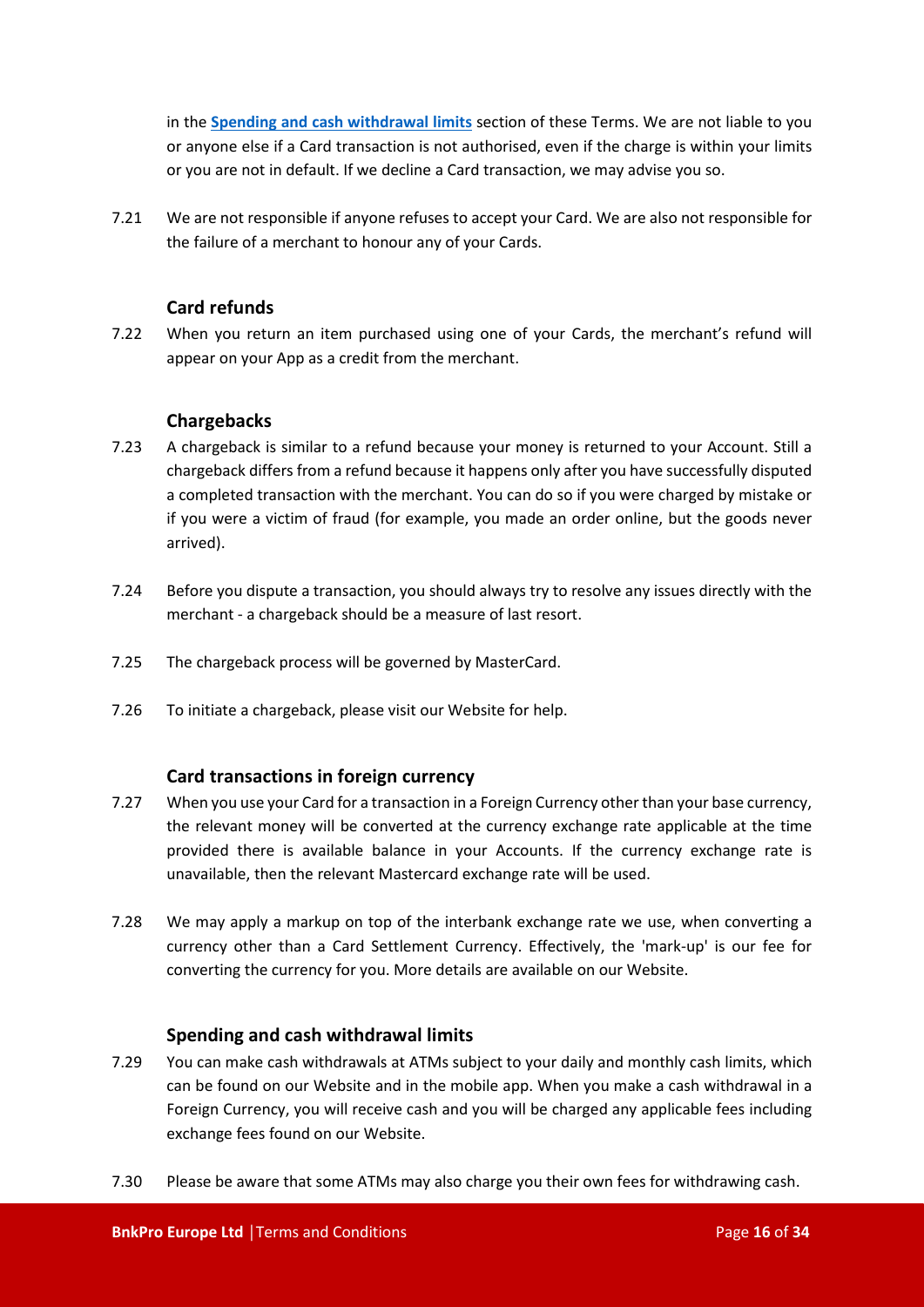#### **Negative balances**

- 7.31 An offline Card transaction, for example an inflight purchase might cause your primary Account to go negative. If that happens you agree to immediately top-up your primary Account to correct any negative balance, without the need to receive any prior notification from us.
- 7.32 If you fail to remedy any negative balance within 7 Business Days, we have the right to proceed with:
	- (a) exercising our right to set off as described in the **[Using money in one Account to pay off](#page-10-0)  [another \(known as set off\)](#page-10-0)** section
	- (b) applying the fees and charges as described on our Website
	- (c) proceeding directly or indirectly through a third party with debt collection, including pursuing a claim in court.

In the case of (d) above, we have the right to claim any reasonable expenses incurred resulting from the debt collection.

#### **Protecting your card information**

7.33 You are responsible for maintaining the security of any Cards, their Security Details, and any other authentication credentials used in connection with your Card. If you authorise or allow anyone else to use your Card (for example, by providing your physical Card or the passcode to your mobile device, allowing a third party to set up or add their biometric information, authorising them to use your Card), the person may be able to make transactions using your Card. You will be liable for all such transactions made on your Card by that person.

#### **Your liability for unauthorised card transactions**

- 7.34 Please get in touch with us immediately if you believe your Card has been lost or stolen, any Security Details have been compromised, or your App has been accessed without your permission. If you think your Card is lost or stolen - in addition to contacting us - you need to immediately freeze your Card using the App. You will not be liable for any unauthorised transactions made, after you inform us.
- 7.35 If you temporarily lost your Card and you have subsequently found it, you can 'unfreeze' the Card through the App.
- 7.36 For the replacement of a lost or stolen Card, we will charge you the amount set out on our Website.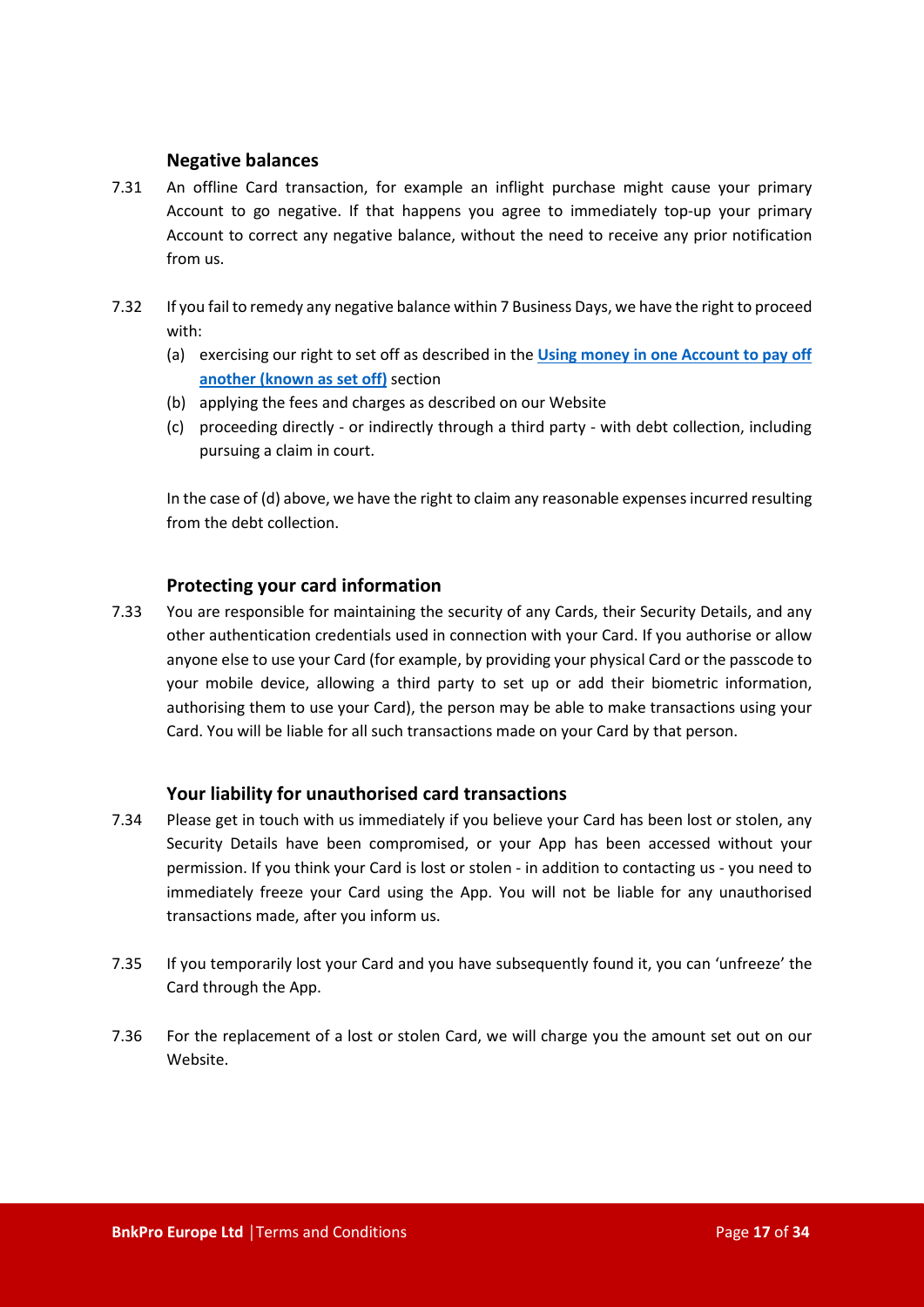#### **The card PIN**

7.37 Always protect the PIN of your Card and never disclose it to others. You can view the PIN of your Card in the App. If you believe that your Card PIN has been compromised, you should change it on any ATM that accepts MasterCard cards.

#### **Expiry of your card**

- 7.38 Your Card's expiry date is printed on the Card. You must not use the Card after its expiry date.
- 7.39 Provided that the subscription fees are paid, we will automatically proceed to send you a new Card – this Card will bear the same number as your previous Card, but different CVV (Card Verification Value) number and expiry date. Also, the new Card will have a preselected random PIN different to your previous PIN, which you can view in the App and - for security purposes - you will need to change once you receive your new Card on any ATM that accepts MasterCard cards.

#### **Contactless transactions and related payment limits**

- 7.40 Your physical Cards are contactless this means that you can tap your Card at a payment terminal and pay without entering your PIN.
- 7.41 Because no authorisation by PIN is required for contactless transactions, there are some limits on their value and frequency - this is to protect both you and the vendor. These limits are country and bank specific.
- 7.42 You can use your physical Card for contactless transactions without entering your PIN for up to (i) five consecutive times or (ii) a total amount of EUR150. If any of these limits are reached, you will be required to enter your PIN to the payment terminal. There is also a maximum amount for a single transaction, depending on the country in which you are using your Card to spend. In Cyprus, for example, any contactless transaction above EUR50 will require a PIN.
- 7.43 In certain countries, if the limits described above are reached, you will be prompted to use your PIN. However, in certain other countries you will not be alerted to enter your PIN and instead your transaction will be declined - you will have to repeat the payment by inserting the card in the POS (point of sale) terminal and using your PIN.
- 7.44 Each time you enter your PIN to the payment terminal, your transaction and amount limits are reset.

#### **Card related complaints**

7.45 If you have a Card related complaint, please refer to the **[How to make a complaint](#page-23-0)** section of these Terms.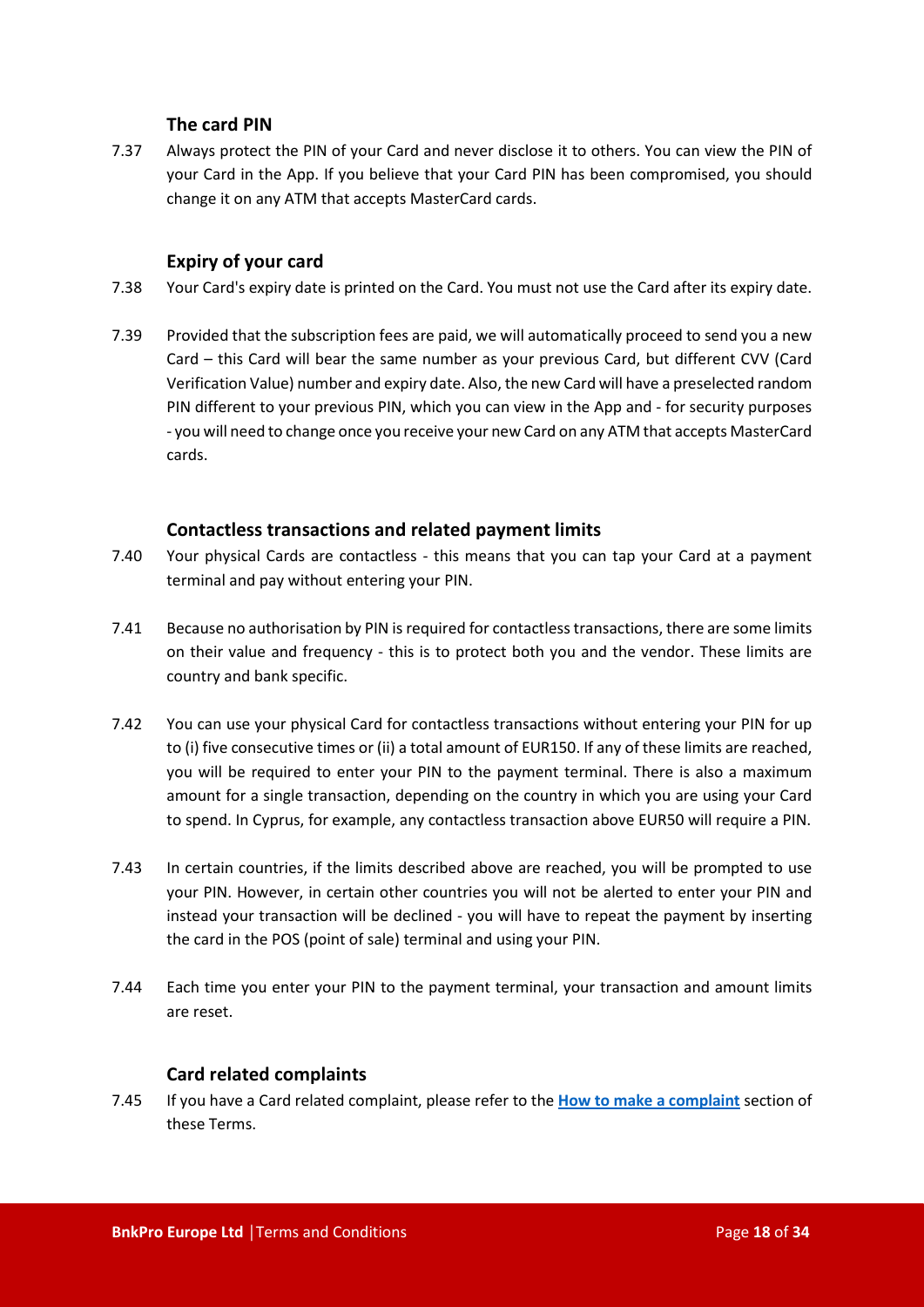#### **Suspending or terminating your cards**

| 7.46 | <b>By you</b>                              | By us                                        |
|------|--------------------------------------------|----------------------------------------------|
|      | You can, at any time, terminate your Cards | We may suspend or terminate your Cards, or   |
|      | by contacting us or through the App.       | suspend or cancel any feature on your Cards, |
|      |                                            | at any time and for any reason permitted     |
|      |                                            | under the law.                               |

7.47 If possible, we will inform you before suspending or closing your Cards. If we cannot do so in advance, we will inform you immediately afterwards. The requirement to inform you does not apply where it would compromise security measures, or it would be unlawful to do so.

#### **Effect of terminating your cards**

- 7.48 When your Cards are terminated, you must:
	- (a) return or recycle your physical Cards, and
	- (b) stop using your Cards both physical and virtual to make payments to others.
- 7.49 Any Card transactions, pending on termination, will be completed.
- 7.50 You must pay in full any amounts posted after the Card termination.

#### <span id="page-18-0"></span>**8. How to keep your payment devices and security details secure**

- 8.1 You need to ensure that you do everything possible to stop your Payment Devices from being misused. You can do this by keeping your mobile device, Payment Devices and Security Details safe and confidential. For example, you should not:
	- (a) let others use your Payment Devices
	- (b) leave your mobile device unattended while you are logged into the App
	- (c) do not choose Security Details that can be easily guessed
	- (d) share or let anyone know your Security Details
	- (e) delete any biometric access from a mobile device that could be used by someone else to access your Accounts
	- (f) before passing on your mobile device to another person (for example, if you sell your mobile or send it to be repaired) delete any Card details from your e-wallet.

Also, you should sign your Card as soon as you receive it.

You can find several other tips on our Website as to how you can protect your Accounts and personal data.

8.2 If you suspect that someone else knows your Security Details, please change them immediately and contact us to inform us accordingly.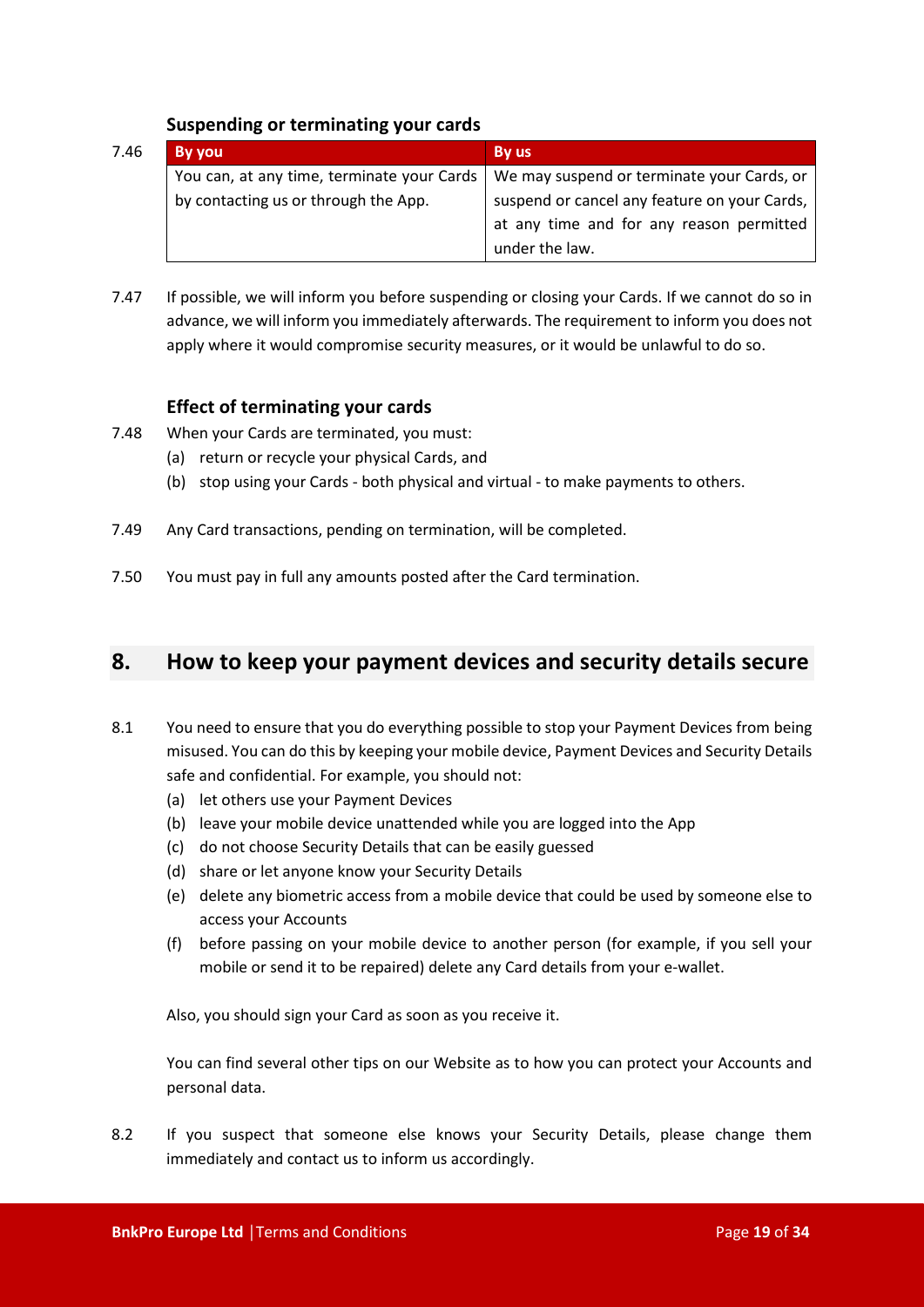8.3 If you willingly shared your Payment Devices or Security Details with someone else, we will not be responsible for any loss you might suffer as a result. For example, if they take money from your Accounts, we will not refund you the money you lost prior to you contacting us to let us know.

#### <span id="page-19-0"></span>**9. When we might block access to your payment devices**

- 9.1 The safety and security of your personal data is important to us. We will do everything we reasonably can to stop any unauthorised access to your Payment Devices. It is important that you do the same.
- 9.2 For your protection and the protection of your money with us we will restrict or block, if needed, your access to your Payment Devices. If you suspect that another person - without your authority - accessed or used your Payment Devices, please contact us immediately.
- 9.3 If we have any security concerns, we might block your access to your Accounts and Cards. We might also do this if we are concerned about unauthorised or fraudulent use of your Accounts and/ or Cards (for example, if we think someone is using your Accounts without your permission).
- 9.4 Before blocking your Payment Devices, we will try to contact you unless we are unable to do so because of legal or security reasons. We will reinstate your access as soon as the issues for blocking your Payment Devices are resolved.

#### <span id="page-19-1"></span>**10. When we might do changes to these terms**

#### **When we will tell you in advance**

- 10.1 From time to time, we might do changes to these Terms relating to, for example
	- (a) our products or services
	- (b) laws or regulations.

#### **What you can do when we tell you about a change**

- 10.2 If you do not tell us that you want to close your Accounts and/ or terminate your Cards before the change takes effect, we will assume you have accepted it. Any changes to these Terms become effective at the end of the notice period, as indicated in the relevant communication.
- 10.3 If you do not accept the change and you inform us about it, you can close your Accounts and/ or terminate your Cards without any penalty.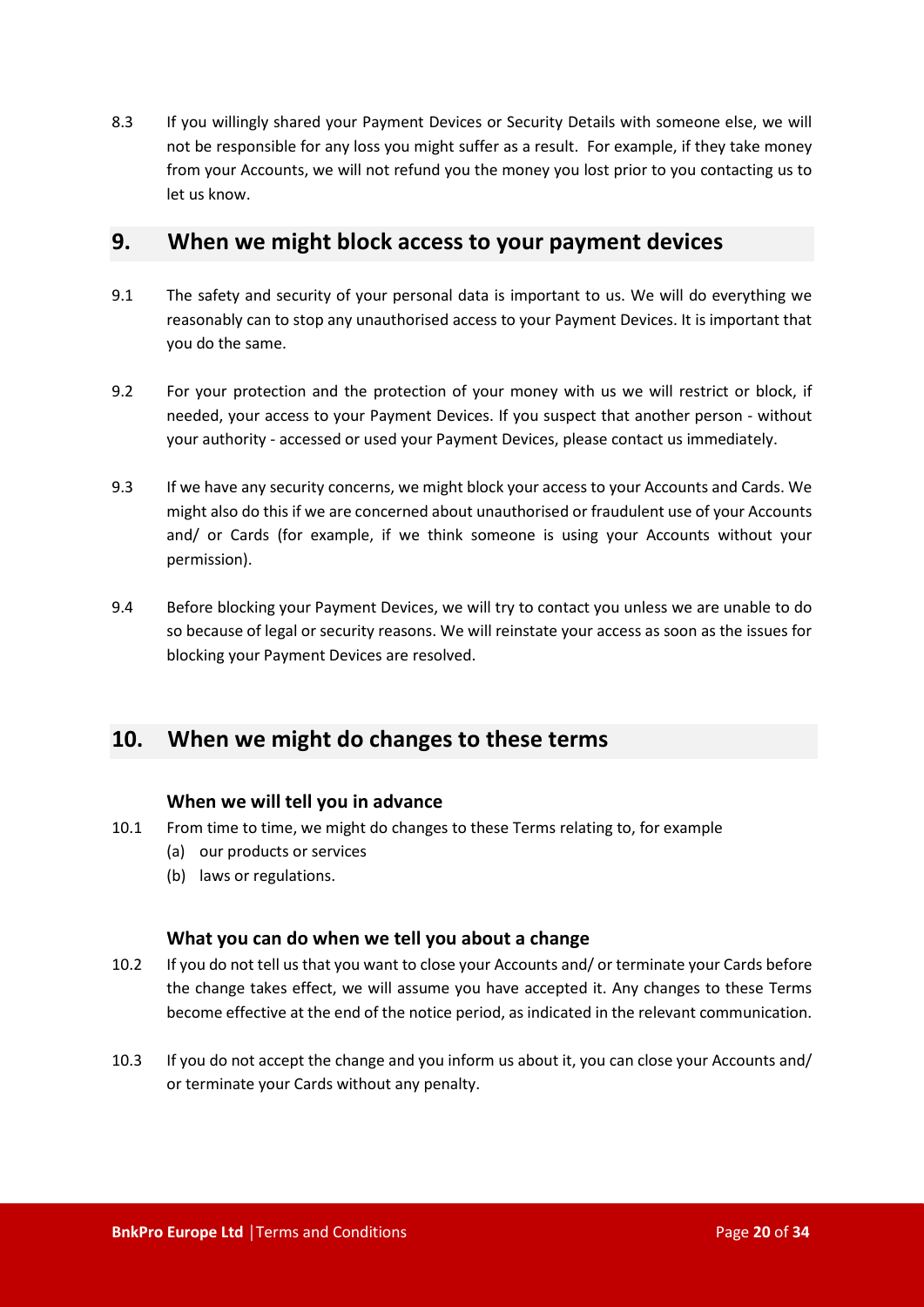#### <span id="page-20-0"></span>**11. Keeping your money safe**

- 11.1 We will treat your money according to the Central Bank of Cyprus (**CBC**) 'Client Money' rules. This means that your money will be kept separate from our own. When we receive your money, we will place it into a dedicated client bank account held at a regulated credit institution. This is known as 'safeguarding' and protects your money in the unlikely event that we become insolvent. In the unlikely event that the credit institution becomes insolvent, your money may be at risk.
- 11.2 Your money will be pooled with money belonging to other customers of ours in a segregated account. Therefore, no single customer will have a claim against a specific sum in a specific segregated account in the event of insolvency.
- 11.3 The money you hold with us is e-money and is therefore not protected under the ICF. You can learn more about this by visiting the CBC website at https://www.centralbank.cy/.

#### <span id="page-20-1"></span>**12. How the securities trading and investing works**

The trading and investment services in securities are provided to you by FxPro Financial Services Ltd - an affiliate entity of BnkPro Europe Ltd - and member of FxPro® Group.

- 12.1 You agree to maintain only one account with us for securities trading and investing. You can choose this account's currency - the available currencies are GBP, EUR or USD. You can fund your trading and investment in securities from any Account that has available balance. Any money you transfer to your trading and investment account will be held in segregated accounts and will be safeguarded by FxPro Financial Services Ltd in line with the CBC 'Client Money' rules. Any withdrawals from your trading and investment account will be credited in an Account designated by you. FxPro Financial Services Ltd is a member of the ICF, which protects individuals and small companies that have invested money or financial instruments through a regulated investment company. The ICF may compensate each person for up to EUR20.000 if the investment company cannot meet its obligations after it has been declared bankrupt.
- 12.2 We will be receiving orders from you through the App and/ or the relevant web platform. We will be transmitting the orders to third party broker(s) for execution. FxPro Financial Services Ltd - in addition to being responsible for holding your money - will be clearing the relevant transactions in securities and will be doing the custody of the securities also.
- 12.3 FxPro Financial Services Ltd does not provide investment advice and/ or discretionary management services. You determine your investment strategy and choices, and you are responsible for the orders submitted, the composition of your portfolio and any related risks.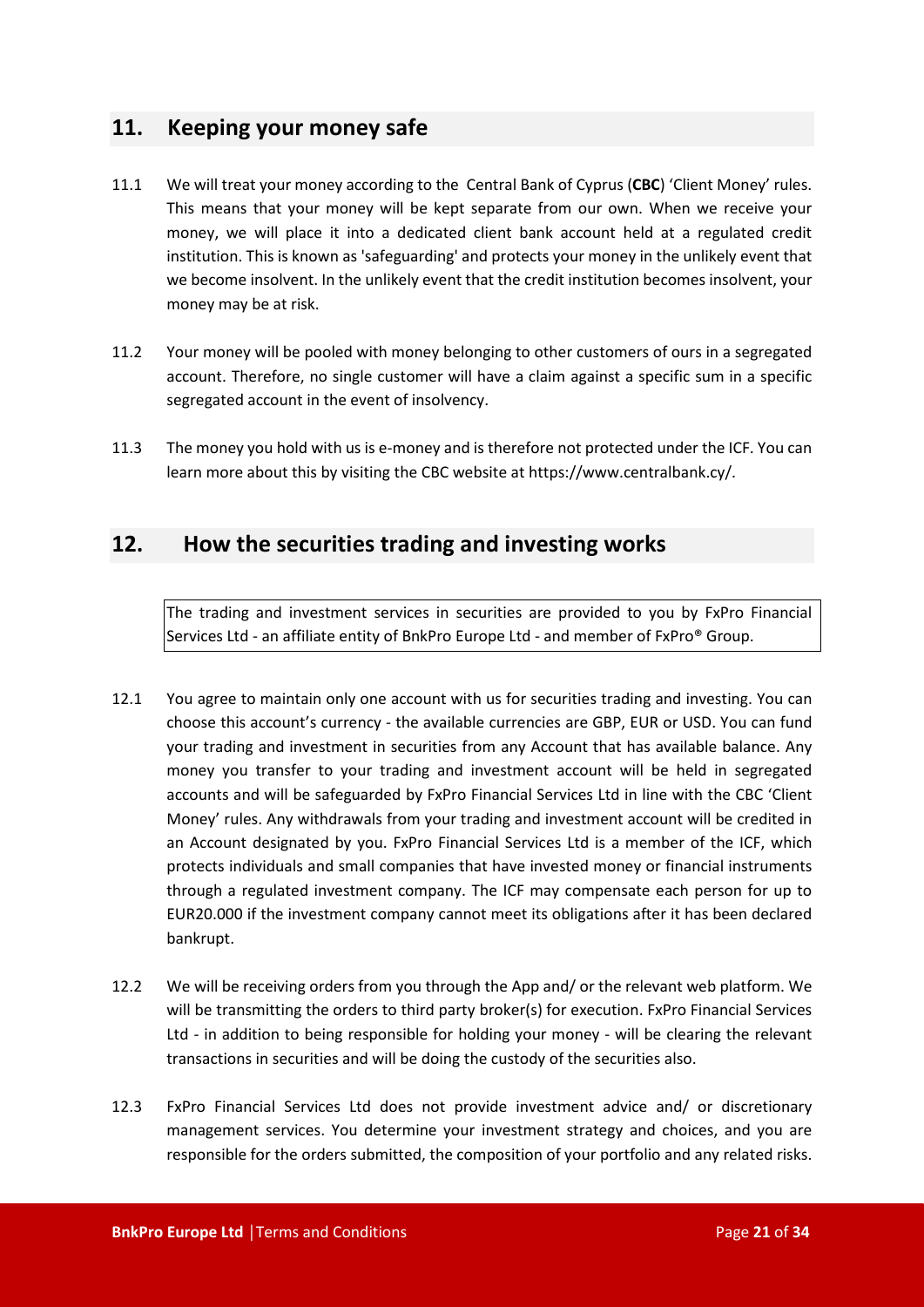If in doubt, you should seek independent advice in relation to any securities transaction you propose to enter.

- 12.4 The securities available through the App and the web platform may not be suitable for everyone. An explanation of the main risks associated with this service is set out in the Risk Disclosure Notice, available on our Website, and you should ensure that you fully understand such risks before trading and investing in securities.
- 12.5 For details about the securities trading and investing, please refer to the FxPro Financial Services Ltd 'Terms and Conditions' available on our Website.

## <span id="page-21-0"></span>**13. Who is responsible if one of us does something wrong (known as liability)**

- 13.1 We will always try to act in line with these Terms. We will refund you if you lose money because of something we have done wrong or failed to do. We will only refund you the obvious loss you have suffered.
- 13.2 We are not responsible, and we will not refund you for loss that was not directly caused by us. For example, if you incurred losses because of:
	- (a) any changes we do that affect the App, your Accounts/ Cards and resulted from legal or regulatory obligations
	- (b) an unusual and/ or unforeseeable event outside our control (for example, industrial action or the failure of mechanical or electronic systems such as hardware or software failure)
	- (c) any planned or essential maintenance to our systems.
- 13.3 You shall compensate us on demand for all liabilities, costs, expenses, damages (including reputational) and losses (including any direct, indirect, or consequential losses), and all interest, penalties and professional costs and expenses incurred by us because of:
	- (a) your breach or default when fulfilling your obligations under these terms
	- (b) the provision of any false or misleading information/ documentation to us.
- 13.4 You can only register once. If we identify in our systems multiple active registrations for you, we will merge and /or terminate the additional registrations.

#### <span id="page-21-1"></span>**14. How we or you can end these Terms**

14.1 These Terms will be effective until you or us, decide to end them. By ending these Terms your access to the App will cease and your Accounts will close, and Cards will terminate.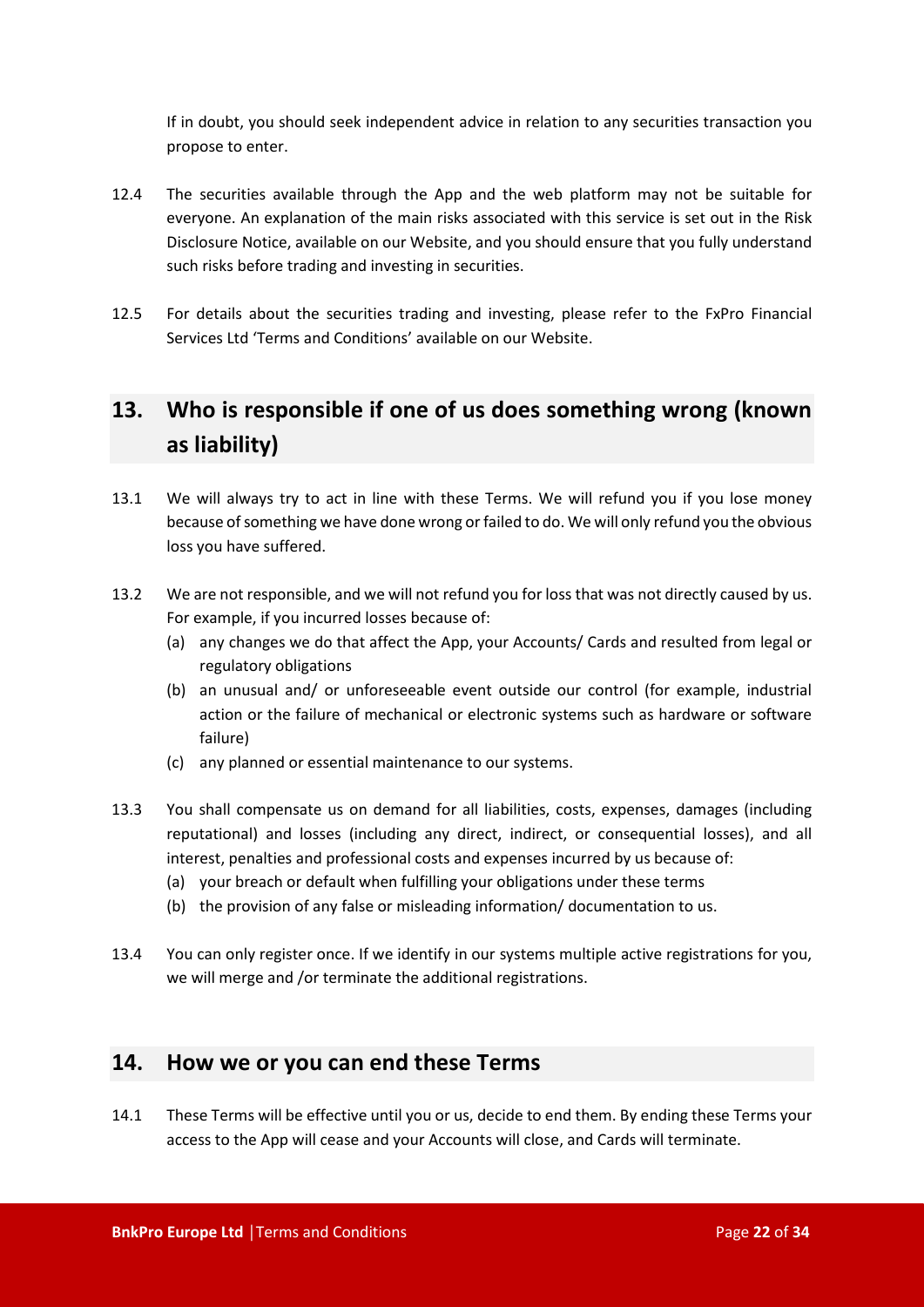#### **When we can end these terms**

- <span id="page-22-0"></span>14.2 There might be times when we must end these Terms **immediately without giving you advance notice** if:
	- (a) you were not eligible to enter into these Terms at the time you did
	- (b) your circumstances changed and you can no longer be bound by these Terms
	- (c) you have seriously and/ or continuously breached any part of these Terms
	- (d) you failed to provide us with the requested information/ documentation
	- (e) you provided us with inaccurate or false information/ documentation
	- (f) you behaved inappropriately to us/ our employees
	- (g) you have been using our services in relation to a Non-Permitted Activity or Industry
	- (h) you have been using our services for illegal or fraudulent purposes
	- (i) you have been using our services for a purpose not covered by these Terms
	- (j) you have done something that might expose us to criticism, action or censure from any government, regulator or law enforcement agency.

We may also do this for legal or regulatory reasons.

14.3 If it is reasonable, we might end these Terms for any other reason **by giving you 2 months' notice**. For example, if your Accounts/ Cards become dormant (i.e., there is no activity for 6 months or more), but we will inform you in advance about it.

#### **When you can end these terms**

- 14.4 During a period of **14 days from the day these Terms become effective**, you can choose to end them free of charge, by contacting us.
- 14.5 You can also end these Terms at any time thereafter, by contacting us.
- 14.6 If you decide to end these Terms whilst we or any other third party conduct an investigation, we may block your App/ Accounts/ Cards instead until the investigation is completed.

#### **What happens when these terms end**

- 14.7 Before these Terms, we will send you your money to a designated account minus:
	- (a) any Card payments that have not been charged yet
	- (b) any charges which have not been applied.
- 14.8 After closing your Accounts, if we cannot transfer to a designated account any available credit balance in your Accounts and such balance remains unclaimed for 6 years after these Terms are terminated - despite us making reasonable attempts to reach you - our obligation to transfer back to you the available balance in your Accounts ceases to apply.
- 14.9 The termination of these Terms shall be without prejudice to any other rights or remedies we or you may have under any applicable law.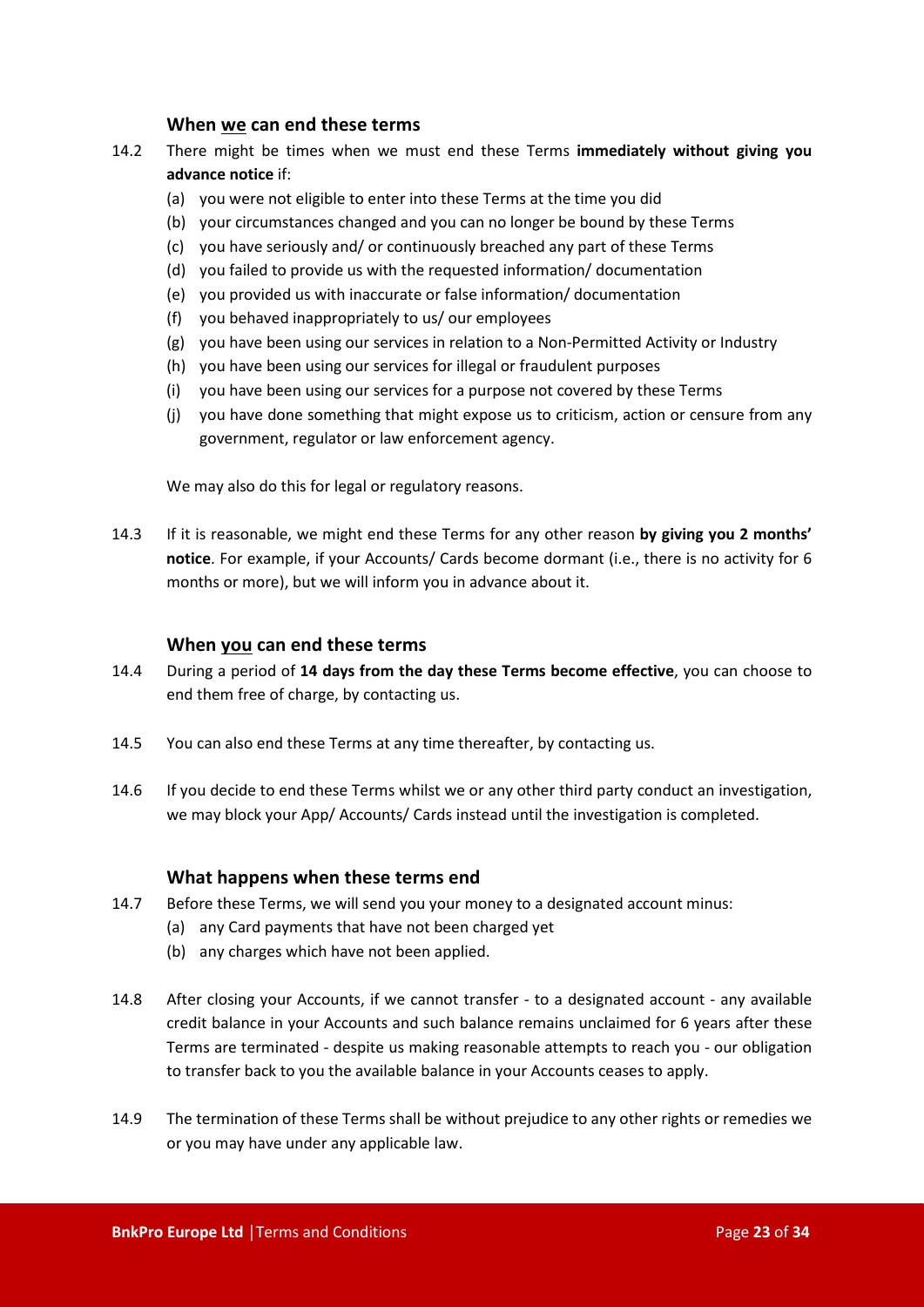#### <span id="page-23-0"></span>**15. How to make a complaint**

- 15.1 If our service is not what you expected or we made a mistake, please contact us. We will investigate what happened and we will try to put things right as quickly as possible.
- 15.2 We will acknowledge your complaint within 3 Business Days, and we will send you a response in writing when our investigation is completed.
- 15.3 You can find more details about our Complaints Handling Procedure that is available on our Website.
- 15.4 If you are unhappy with how we have dealt with your complaint, you can refer it to the Financial Ombudsman Service (**FOS**) by following certain steps outlined in their website. The FOS is an independent organisation that helps to resolve complaints.

| Website      | http://www.financialombudsman.gov.cy/ |
|--------------|---------------------------------------|
| <b>Phone</b> | +357 22848900                         |

- 15.5 You may also be able to use the European Commission's online dispute resolution platform. You can get more information and access this at <https://ec.europa.eu/consumers/odr/>.
- 15.6 If you believe we have not met all legal requirements under the applicable regulations, you can complain to the CBC. These regulations state for example when we need to respond to your complaint by.

| <b>Website</b> | https://www.centralbank.cy/   |  |
|----------------|-------------------------------|--|
| <b>Phones</b>  | 800 00 800 (from Cyprus)      |  |
|                | +357 22 128 000 (from abroad) |  |
|                |                               |  |

#### <span id="page-23-1"></span>**16. The laws that apply**

16.1 These Terms are subject to the laws of Cyprus. Any claims relating to the dealings between us, and you can be heard in the courts of Cyprus.

#### <span id="page-23-2"></span>**17. General**

#### **Transfer of rights and obligations**

17.1 We may transfer our rights and obligations under these Terms to another company if we inform you about it and your rights are not affected. You cannot transfer to anyone else any of the rights or obligations you have as part of these Terms.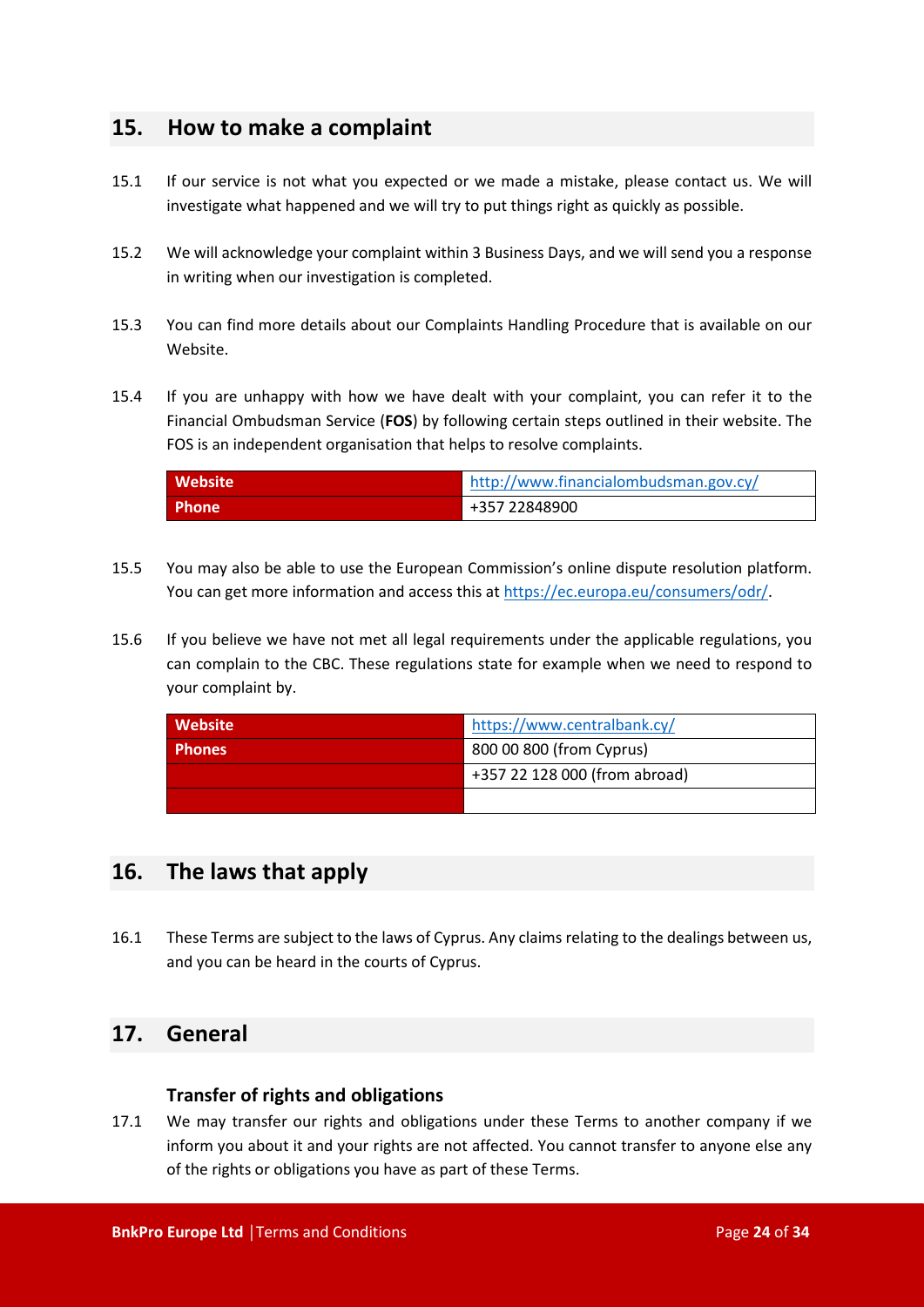#### **Service providers**

17.2 We may use service providers in connection with providing your Accounts or services related to your Accounts. In doing so, we may permit one or more of our service providers to rely on any right that you have granted to us.

#### **Our intellectual property**

17.3 All content included in or made available through the App, Accounts, Cards, Website including but not limited to all patents, rights to inventions, copyright and related rights, trademarks, service marks, software code, icons, logos, characters, layouts, trade secrets, buttons, colour scheme, graphics, business/ trade names and domain names, rights in get-up, goodwill and the right to sue for passing off, rights in designs, database rights, rights to use, and protect the confidentiality of, confidential information (including know-how), and all other intellectual property rights, in each case whether registered or unregistered and including all applications and rights to apply for and be granted, renewals or extensions of, and rights to claim priority from, such rights and all similar or equivalent rights or forms of protection, which subsist or will subsist now or in the future in any part of the world is our property or the property of an FxPro® Group entity and is protected by local and international intellectual property laws and treaties.

#### **Severability**

17.4 If any of the Terms are considered to be invalid, unlawful or unenforceable by a court, such terms will to that extent be severed from the remaining Terms, which will continue to be valid to the fullest extern permitted by law.

#### **Entire agreement**

17.5 These Terms constitute the entire agreement between us and you and supersede, extinguish all previous agreements, promises, assurances, warranties, representations and understandings between us and you whether written or oral.

#### **Our delay or inaction**

17.6 If we fail or delay to exercise any right or remedy provided under these Terms or by law it does not mean that we waive that right, or any other right or remedy, nor we will be prevented or restricted from further exercising that right, or any other right or remedy. Also, no single or partial exercise of such right or remedy shall prevent or restrict us from further exercising that right, or any other right or remedy.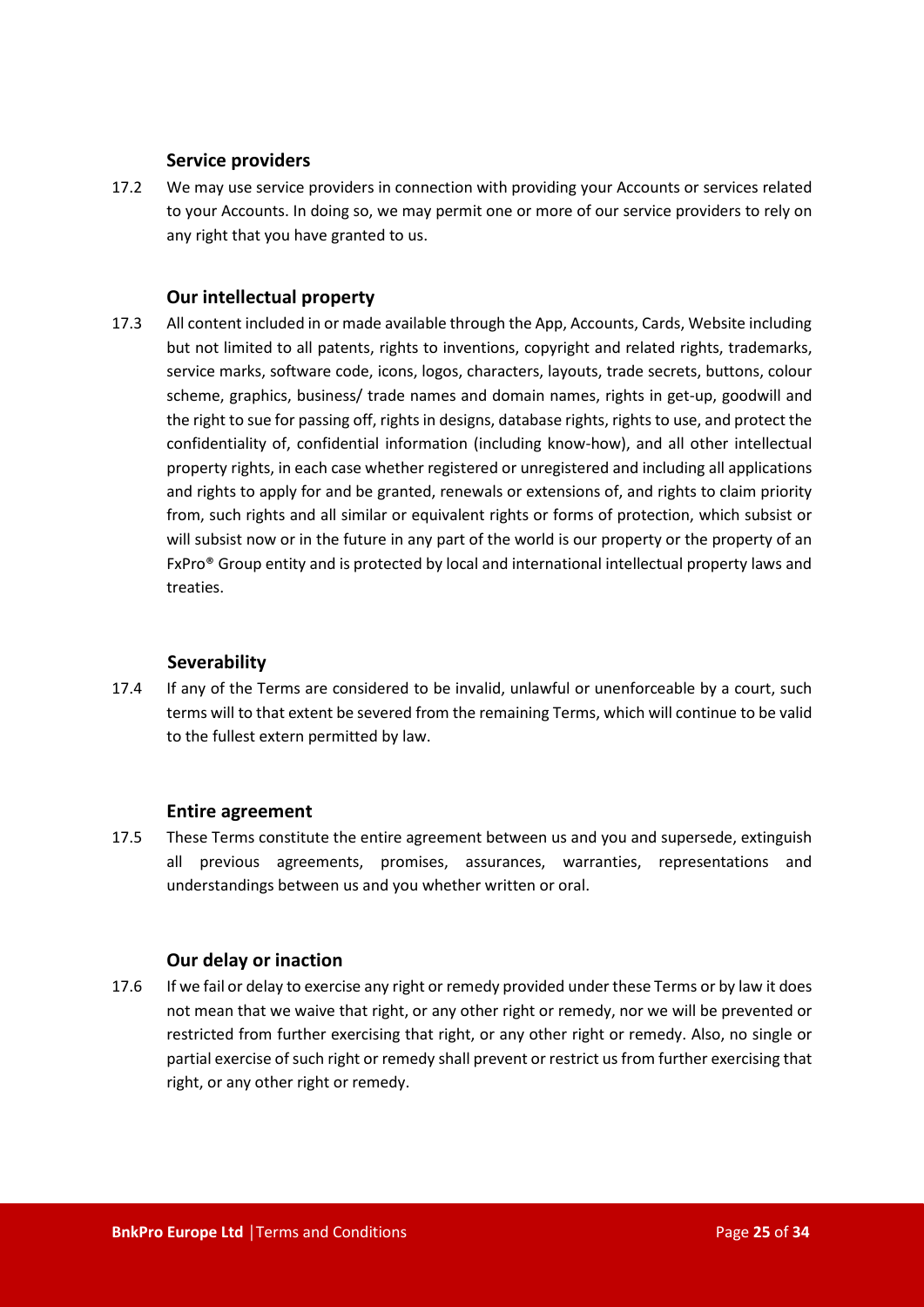#### <span id="page-25-0"></span>**18. Information about us**

- 18.1 Your Accounts and Cards are provided to you by BnkPro Europe Ltd member of FxPro® Group. BnkPro Europe Ltd is registered in Cyprus (Company number 419655) and is authorised by the CBC under the Electronic Money Laws of 2012 and 2018 (Licence number 115.1.3.48).
- 18.2 The trading and investment services in securities are provided to you by FxPro Financial Services Ltd member of FxPro® Group. FxPro Financial Services Ltd is registered in Cyprus (Company number 181344) and is authorised and regulated by the Cyprus Securities and Exchange Commission(Licence number 078/07).
- 18.3 The business offices of BnkPro Europe Ltd and FxPro Financial Services Ltd are at 1 Karyatidon, Ypsonas, Limassol 4180, Cyprus.

#### 18.4 You can contact us online or by phone.

| <b>Website</b> | bnkpro.com         |
|----------------|--------------------|
| E-mail         | support@bnkpro.com |
| <b>Phone</b>   | +357 25 969 222    |

#### <span id="page-25-1"></span>**19. Getting in touch**

#### **How we will contact you**

19.1 If we need to reach you, we will e-mail you to the e-mail address you registered with us. We may also call you on your mobile or send you text messages to the most recent number you have given us. We may send you notifications through our App too. We will communicate with you in English. If we do contact you, we will never ask you to give us, or any other person working for us, your full Security Details.

It is important to inform us when any of your contact details change. If you do not, we may not be able to contact you to tell you about changes affecting your Accounts.

#### **How you can contact us**

19.2 If you have any questions about these Terms or need to get in touch with us, please contact us:

| <b>Website</b> | bnkpro.com         |
|----------------|--------------------|
| <b>E-mail</b>  | support@bnkpro.com |
| <b>Phone</b>   | +357 25 969 222    |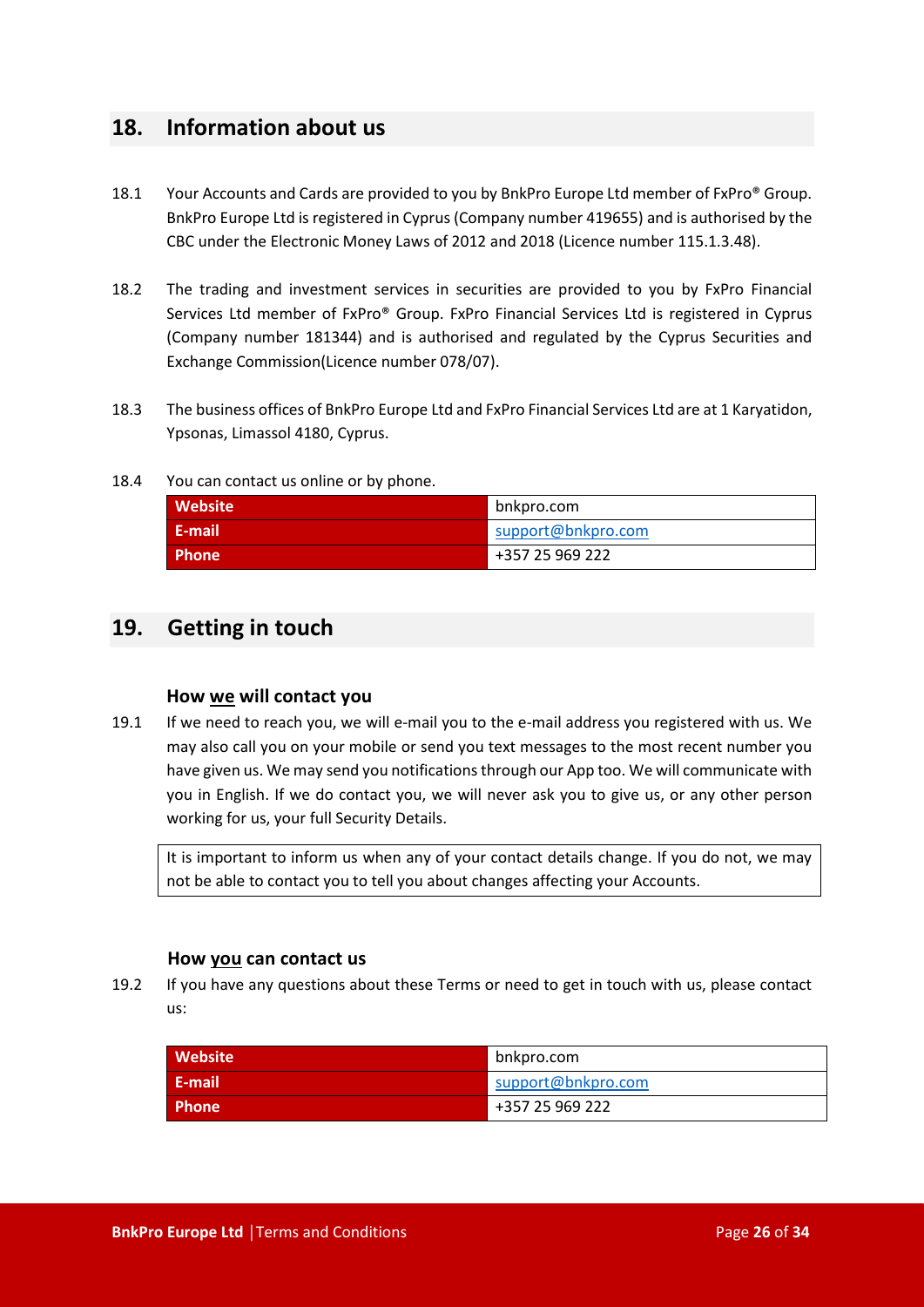- 19.3 You can find our current opening hours on our Website. Any communication you sent outside business hours will be read on the next Business Day.
- 19.4 You may provide information/ documentation to us:
	- through the App,
	- by email through your registered e-mail address, or
	- by phone (where applicable).

We may - from time to time - restrict the provision of certain information to only one of the methods mentioned above.

- 19.5 Any communication sent by us to you is intended to be received by you only. You are responsible for keeping any information we send you as private and confidential.
- 19.6 We record and archive telephone discussions among you and us for training and other purposes. Such recordings, which are kept for a specific period - but no longer than required or permitted by law - may be used as evidence in any judicial, arbitral, or regulatory proceedings. You consent to such recordings. You are not entitled to cite in your favour any technical defect in the telephone recording system, or the fact that a discussion was not recorded.
- 19.7 In addition to telephone discussions, we may also be monitoring and recording e-mails between you and us. Both telephone discussions and e-mails may be subject to storage by us and third parties we cooperate with - in line with our **Privacy Policy**.
- 19.8 Please be aware that transmitting information using electronic communication such as e-mail cannot be regarded as secure because information can be intercepted, amended, corrupted, lost, destroyed, contain viruses, arrive late or incomplete. We will not be responsible for any errors, omissions or damages resulting from the use of such electronic communication except where we fail to exercise reasonable care, prudence, and diligence.

#### **How we will ensure it is you**

- 19.9 When calling you about your Accounts, we will ask you some security questions this is to ensure that indeed we talk to you. We will never ask you to reveal to us your passwords or PINs.
- 19.10 We will consider as genuine any request coming from the App or Card, which you can only use after entering any of your Security Details.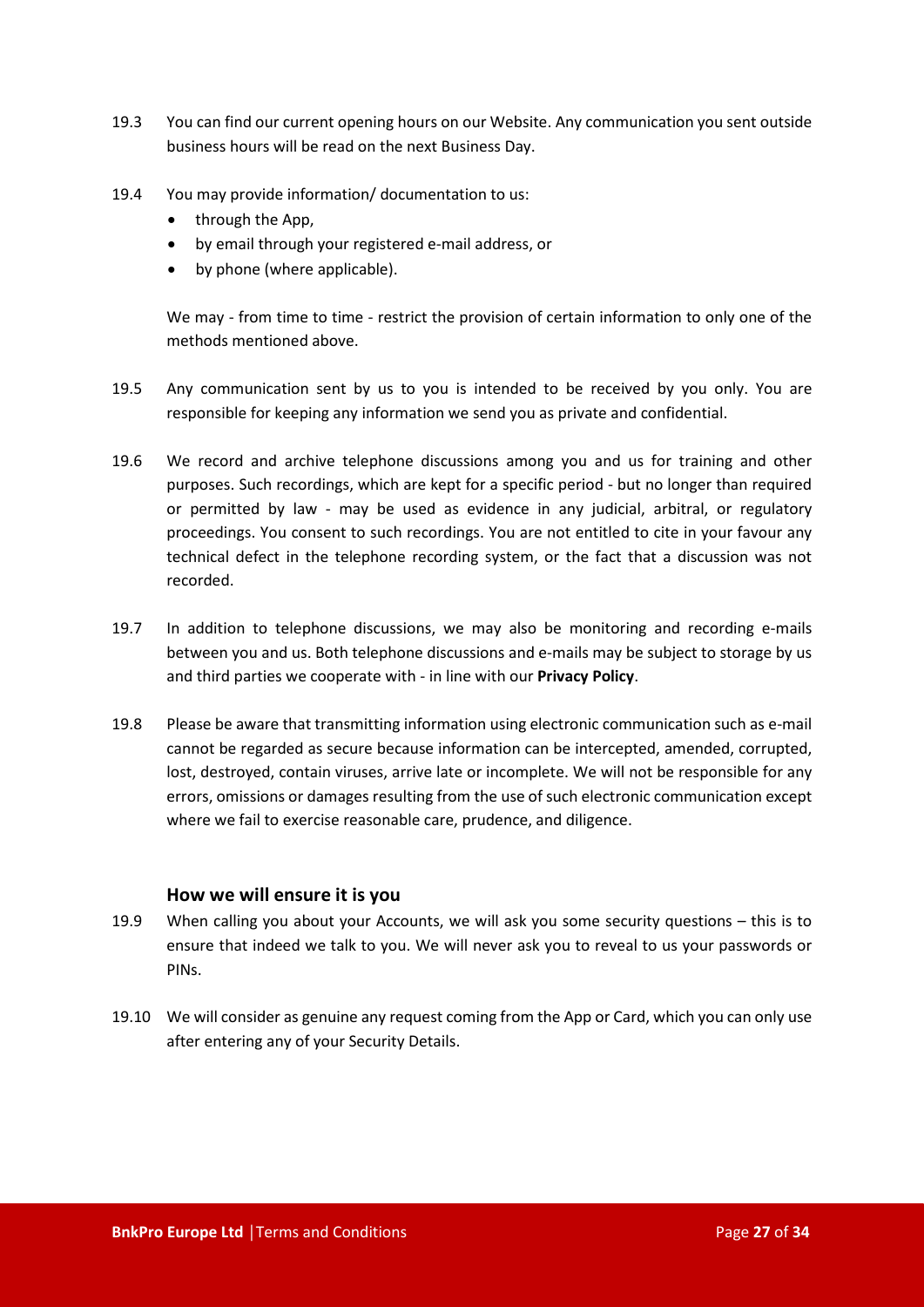## <span id="page-27-0"></span>**20. Appendix 1: Base Currencies**

| <b>Country of residence</b> | <b>Base Currency</b> |
|-----------------------------|----------------------|
| Austria                     | <b>EUR</b>           |
| Belgium                     | <b>EUR</b>           |
| <b>Bulgaria</b>             | <b>EUR</b>           |
| Croatia                     | <b>EUR</b>           |
| Cyprus                      | <b>EUR</b>           |
| Czech Republic              | <b>CZK</b>           |
| <b>Denmark</b>              | <b>DKK</b>           |
| Estonia                     | <b>EUR</b>           |
| Finland                     | <b>EUR</b>           |
| France                      | <b>EUR</b>           |
| French Guiana               | <b>EUR</b>           |
| Germany                     | <b>EUR</b>           |
| Greece                      | <b>EUR</b>           |
| Guadeloupe                  | <b>EUR</b>           |
| Hungary                     | <b>HUF</b>           |
| Iceland                     | <b>EUR</b>           |
| India                       | <b>EUR</b>           |
| Ireland                     | <b>EUR</b>           |
| Italy                       | <b>EUR</b>           |
| Japan                       | <b>EUR</b>           |
| Korea, Republic of          | <b>EUR</b>           |
| Latvia                      | <b>EUR</b>           |
| Liechtenstein               | <b>EUR</b>           |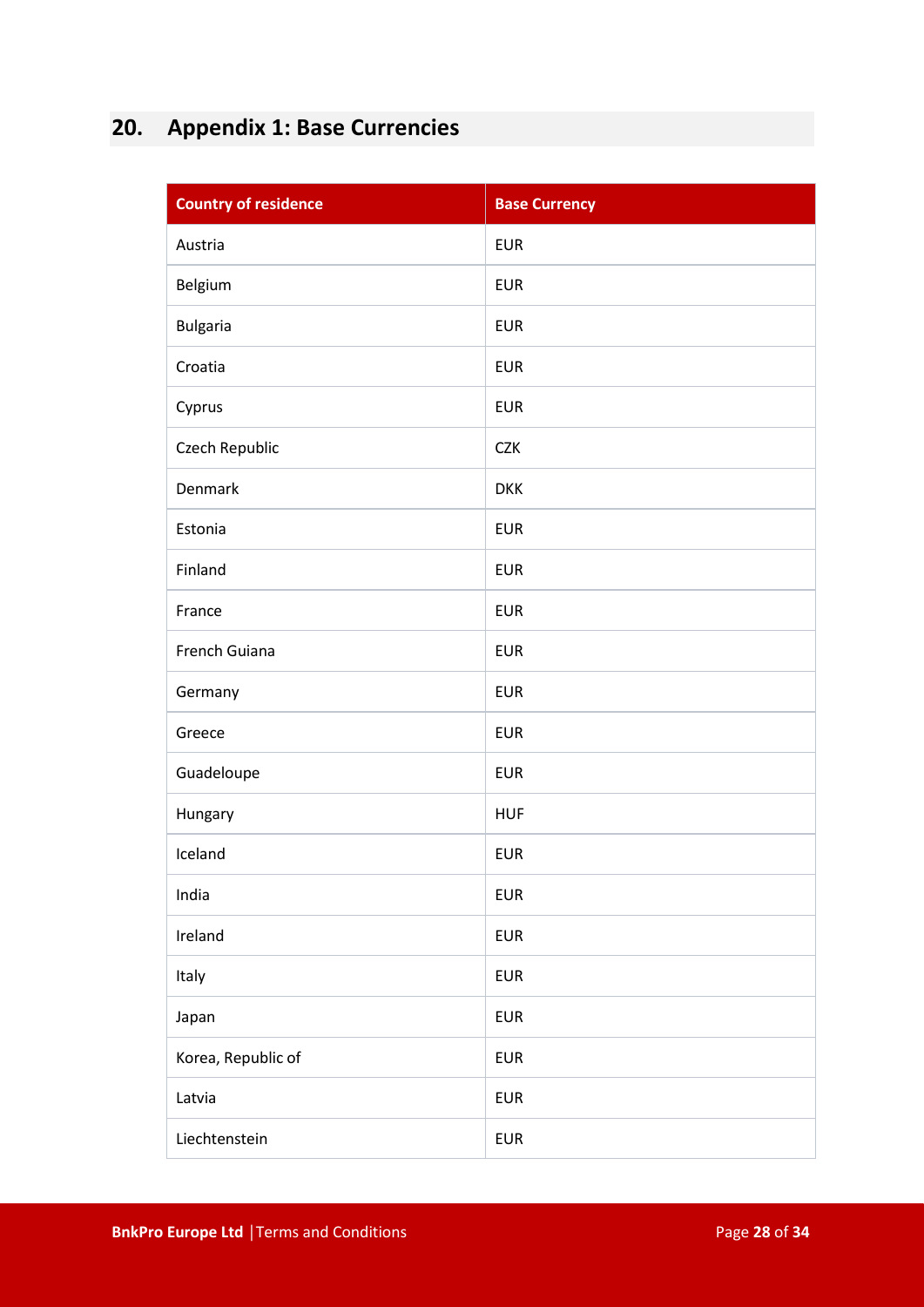| Lithuania                  | <b>EUR</b> |
|----------------------------|------------|
| Luxembourg                 | <b>EUR</b> |
| Malta                      | <b>EUR</b> |
| Martinique                 | <b>EUR</b> |
| Mayotte                    | <b>EUR</b> |
| Netherlands                | <b>EUR</b> |
| Norway                     | <b>EUR</b> |
| Poland                     | PLN        |
| Portugal                   | <b>EUR</b> |
| Reunion                    | <b>EUR</b> |
| Romania                    | <b>EUR</b> |
| Saint Martin (French part) | <b>EUR</b> |
| Slovakia                   | <b>EUR</b> |
| Slovenia                   | <b>EUR</b> |
| South Africa               | <b>EUR</b> |
| Spain                      | <b>EUR</b> |
| Sweden                     | <b>SEK</b> |
| Switzerland                | <b>CHF</b> |

## <span id="page-28-0"></span>**21. Appendix 2: Collection countries**

| Åland Islands (ALA)   | Ghana (GHA)*     | Panama (PAN)*          |
|-----------------------|------------------|------------------------|
| Algeria (DZA)         | Gibraltar (GIB)  | Papua New Guinea (PNG) |
| American Samoa (ASM)* | Greece (GRC)     | Paraguay (PRY)         |
| Andorra (AND)         | Greenland (GRC)  | Peru (PER)*            |
| Angola (AGO)          | Grenada (GRD)    | Philippines (PHL)      |
| Anguilla (AIA)        | Guadeloupe (GLP) | Pitcairn (PCN)         |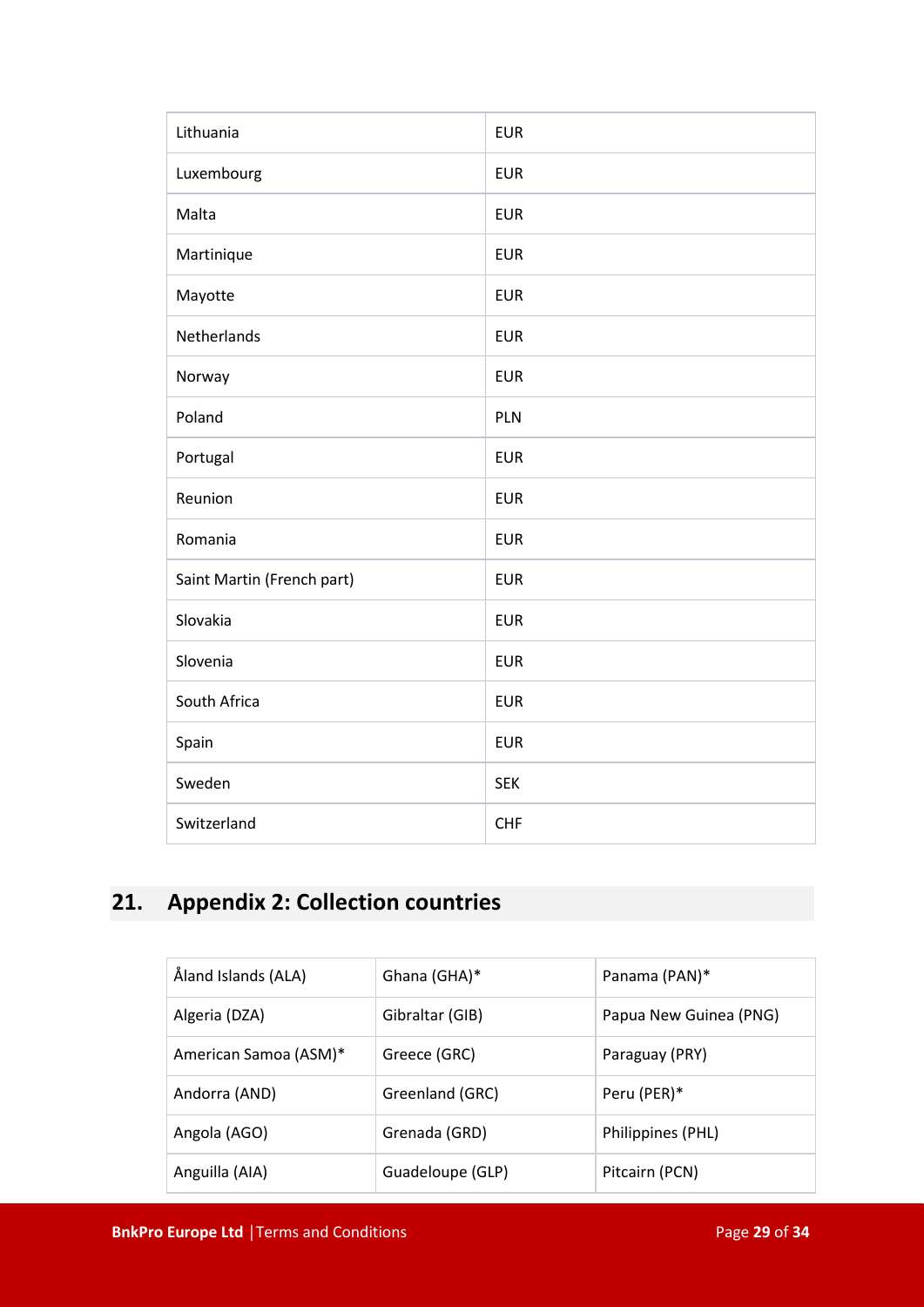| Antarctica (ATA)                          | Guam (GUM)*                                       | Poland (POL)                                 |
|-------------------------------------------|---------------------------------------------------|----------------------------------------------|
| Antigua and Barbuda (ATG)                 | Guernsey (GGY)                                    | Portugal (PRT)                               |
| Argentina (ARG)                           | Guinea (GIN)                                      | Puerto Rico (PRI)*                           |
| Armenia (ARM)                             | <b>Heard Island and McDonald</b><br>Islands (HMD) | Qatar (QAT)                                  |
| Aruba (ABW)                               | Hong Kong (HKG)                                   | Republic of the Congo<br>(Brazzaville) (COG) |
| Australia (AUS)                           | Hungary (HUN)                                     | Réunion (REU)                                |
| Austria (AUT)                             | Iceland (ISL)                                     | Romania (ROU)                                |
| Azerbaijan (AZE)                          | India (IND)                                       | Rwanda (RWA)                                 |
| Bahamas (BHS)*                            | Indonesia (IDN)                                   | Saint Berthélemy (BLM)                       |
| Bahrain (BHR)                             | Ireland (IRL)                                     | Saint Helena, Ascension and<br>Tristan (SHN) |
| Bangladesh (BGD)                          | Isle Of Man (IMN)                                 | Saint Martin (French part)<br>(MAF)          |
| Barbados (BRB)*                           | Israel (ISR)                                      | Saint Pierre and Miquelon<br>(SPM)           |
| Belgium (BEL)                             | Italy (ITA)                                       | Samoa (WSM)*                                 |
| Belize (BLZ)                              | Jamaica (JAM)*                                    | San Marino (SMR)                             |
| Benin (BEN)                               | Japan (JPN)                                       | São Tomé and Principe (STP)                  |
| Bermuda (BMU)                             | Jersey (JEY)                                      | Saudi Arabia (SAU)                           |
| Bhutan (BTN)                              | Jordan (JOR)*                                     | Serbia (SRB)                                 |
| Bolivia (BOL)                             | Kazakhstan (KAZ)                                  | Seychelles (SYC)                             |
| Bonaire, Sint Eustatius and<br>Saba (BES) | Kenya (KEN)                                       | Sierra Leone (SLE)                           |
| Bosnia-Herzegovina (BIH)                  | Kiribati (KIR)                                    | Singapore (SGP)                              |
| Botswana (BWA)*                           | Kosovo (KOS)                                      | Slovakia (SVK)                               |
| Bouvet Island (BVT)                       | Kuwait (KWT)                                      | Slovenia (SVN)                               |
| Brazil (BRA)                              | Kyrgyzstan (KGZ)                                  | Solomon Islands (SLB)                        |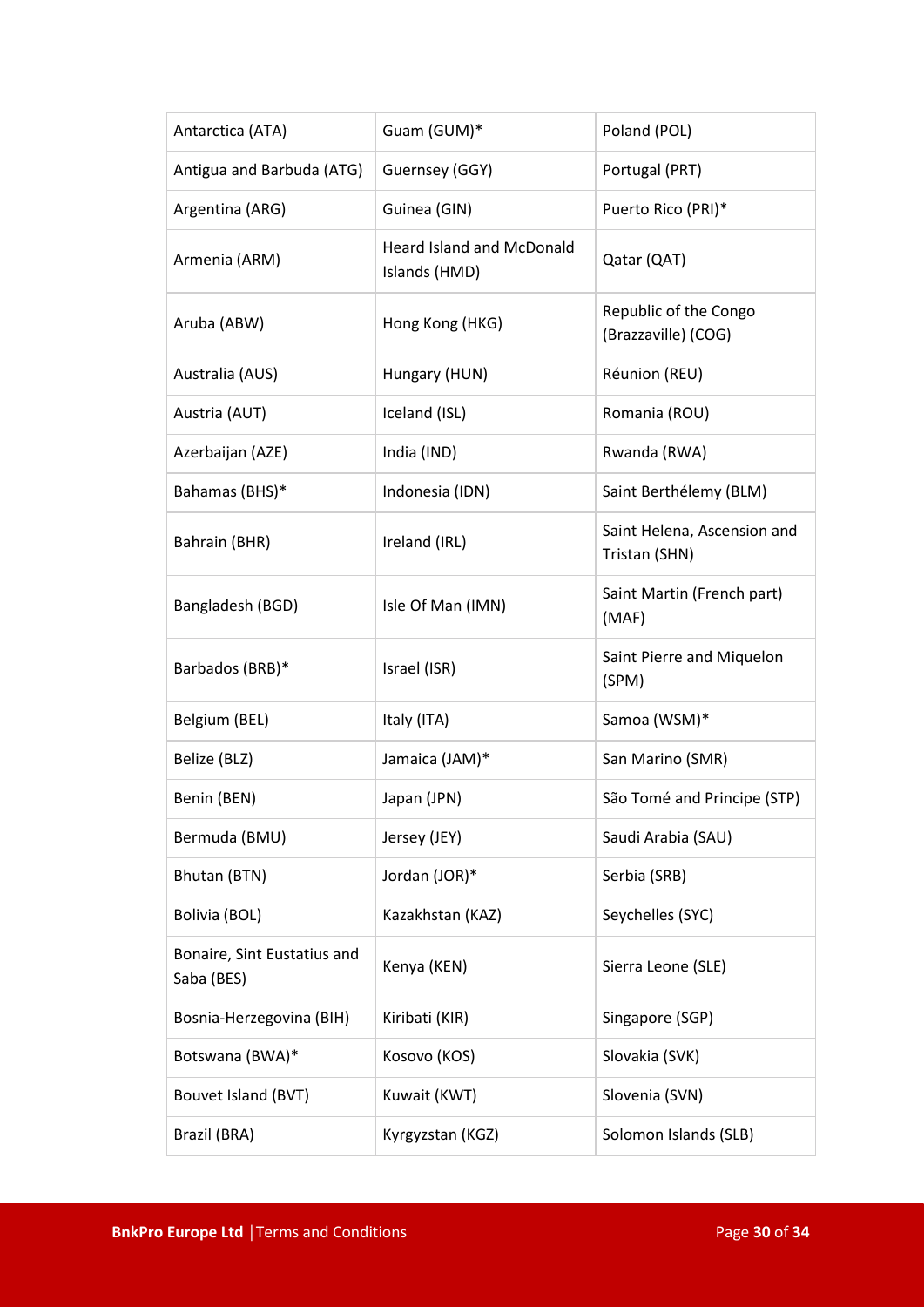| <b>British Indian Ocean</b><br>Territory (IOT) | Lao People's Democratic<br>Republic (LAO) | South Africa (ZAF)                                    |
|------------------------------------------------|-------------------------------------------|-------------------------------------------------------|
| British Virgin Islands (VGB)                   | Latvia (LVA)                              | South Georgia and the South<br>Sandwich Islands (SGS) |
| Brunei Darussalam (BRN)                        | Lesotho (LSO)                             | South Korea (KOR)                                     |
| <b>Bulgaria (BGR)</b>                          | Liberia (LBR)                             | Spain (ESP)                                           |
| Cambodia (KHM)*                                | Liechtenstein (LIE)                       | Sri Lanka (LKA)                                       |
| Cameroon (CMR)                                 | Lithuania (LTU)                           | St Kitts & Nevis (KNA)                                |
| Canada (CAN)                                   | Luxembourg (LUX)                          | St Lucia (LCA)                                        |
| Cape Verde (CPV)                               | Macau (MAC)                               | St Maarten (SXM)                                      |
| Cayman Islands (CYM)                           | Macedonia (MKD)                           | St. Vincent and the<br>Grenadines (VCT)               |
| Chad (TCD)                                     | Madagascar (MDG)                          | Suriname (SUR)                                        |
| Chile (CHL)                                    | Malawi (MWI)                              | Svalbard and Mayen (SJM)                              |
| China (CHN)                                    | Malaysia (MYS)                            | Swaziland (SWZ)                                       |
| Christmas Island (CXR)                         | Maldives (MDV)                            | Sweden (SWE)                                          |
| Cocos (Keeling) Islands<br>(CCK)               | Malta (MLT)                               | Switzerland (CHE)                                     |
| Comoros (COM)                                  | Marshall Islands (MHL)                    | Taiwan (TWN)                                          |
| Cook Islands (COK)                             | Martinique (MTQ)                          | Tajikistan (TJK)*                                     |
| Costa Rica (CRI)                               | Mauritania (MRT)                          | Tanzania (TZA)*                                       |
| Côte D'Ivoire (CIV)                            | Mauritius (MUS)                           | Thailand (THA)                                        |
| Croatia (HRV)                                  | Mayotte (MYT)                             | Timor-Leste (TLS)                                     |
| Curacao (CUW)                                  | Mexico (MEX)*                             | Togo (TGO)                                            |
| Cyprus (CYP)                                   | Micronesia (FSM)                          | Tokelau (TKL)                                         |
| Czech Republic (CZE)                           | Monaco (MCO)                              | Tonga (TON)                                           |
| Denmark (DNK)                                  | Mongolia (MNG)                            | Trinidad & Tobago (TTO)*                              |
| Djibouti (DJI)                                 | Montenegro (MNE)                          | Tunisia (TUN)                                         |
| Dominica (DMA)                                 | Montserrat (MSR)                          | Turkey (TUR)                                          |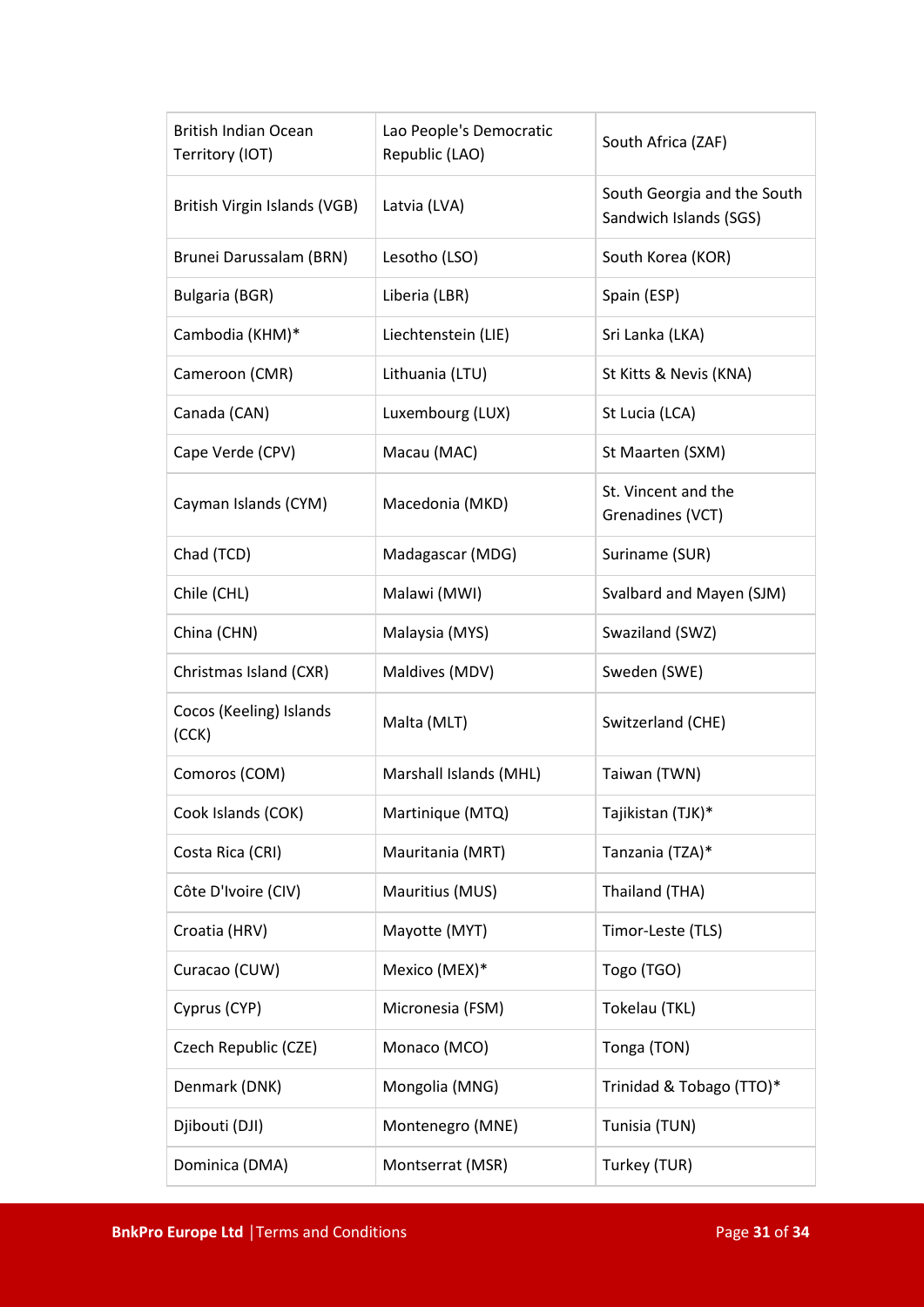| Ecuador (ECU)                               | Morocco (MAR)*              | Turks & Caicos (TCA)                                 |
|---------------------------------------------|-----------------------------|------------------------------------------------------|
| Egypt (EGY)                                 | Mozambique (MOZ)*           | Tuvalu (TUV)                                         |
| Equatorial Guinea (GNQ)                     | Namibia (NAM)               | Uganda (UGA)*                                        |
| Estonia (EST)                               | Nauru (NRU)                 | United Arab Emirates (ARE)                           |
| Falkland Islands (Malvinas)<br>(FLK)        | Nepal (NPL)                 | United Kingdom (GBR)                                 |
| Faroe islands (FRO)                         | Netherlands (NLD)           | United States (USA)                                  |
| Fiji (FJJ)                                  | Netherlands Antilles (ANT)  | <b>United States Minor Outlying</b><br>Islands (UMI) |
| Finland (FIN)                               | New Caledonia (NCL)         | United States Virgin Islands<br>$(VIR)*$             |
| France (FRA)                                | New Zealand (NZL)           | Uruguay (URY)                                        |
| French Guiana (GUF)                         | Niger (NER)                 | Uzbekistan (UZB)                                     |
| French Polynesia (PYF)                      | Niue (NIU)                  | Vatican City State (Holy See)<br>(VAT)               |
| <b>French Southern Territories</b><br>(ATF) | Norfolk Island (NFK)        | Vietnam (VNM)                                        |
| Gabon (GAB)                                 | North Mariana Islands (MNP) | Wallis and Futuna (WLF)                              |
| Gambia (GMB)                                | Norway (NOR)                | Zambia (ZMB)                                         |
| Georgia (GEO)                               | Oman (OMN)                  |                                                      |
| Germany (DEU)                               | Palau (PLW)                 |                                                      |

\* The countries/ territories marked with an asterisk are not available by default. Please speak contact us to apply to collect funds from these countries/ territories.

## <span id="page-31-0"></span>**22. Appendix 3: Non-permitted activities**

- Clients are not allowed to use our services to speculate changes in FX.
- Transactions deriving from crypto currencies.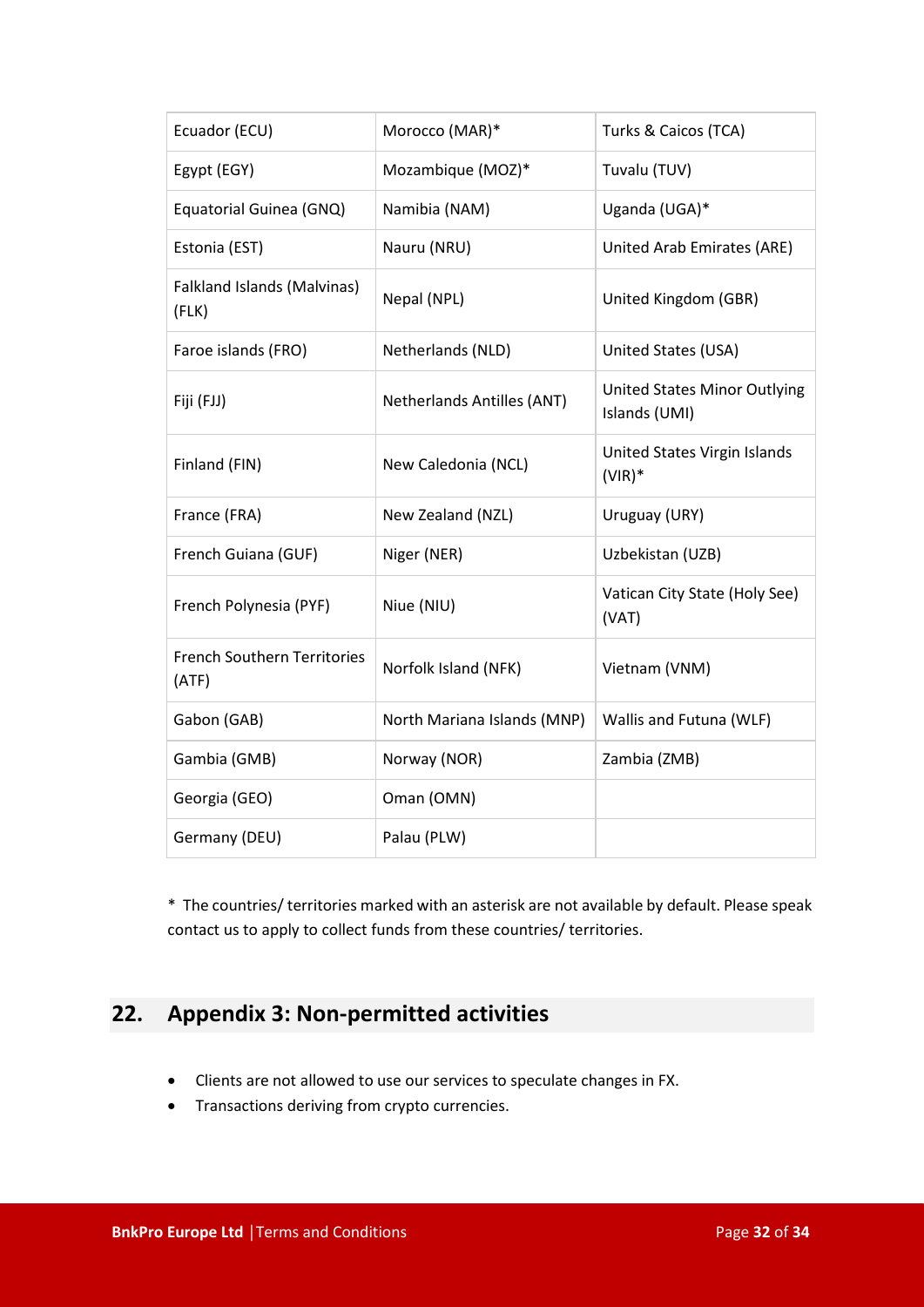### <span id="page-32-0"></span>**23. Appendix 4: Non-permitted Industries**

#### **Non-permitted industries – global**

- Weapons / military-grade security
- Multi-level marketing
- Pawnbrokers
- Political organizations
- Precious metals and stones
- Adult entertainment
- Drug paraphernalia
- CBD and related products
- Carbon credits
- Cryptoassets
- Gambling
- Ponzi / pyramid schemes
- Firms involved in the servicing of illegal goods/services including but not limited to: counterfeit goods/trademark infringement, human trafficking, child labor, prostitution.
- Mining and extraction

#### **Non-permitted industries – United States of America**

- Chemicals
- Medical devices
- Alcohol
- Tobacco
- Dietary supplements
- Seeds or plants
- Regulated financial services
- Outbound telemarketing

### <span id="page-32-1"></span>**24. Appendix 5: Payment Currencies**

| <b>Currency name</b>       | <b>Currencies</b> |
|----------------------------|-------------------|
| <b>Great Britain Pound</b> | <b>GBP</b>        |
| Euro                       | EUR               |
| United States Dollar       | <b>USD</b>        |